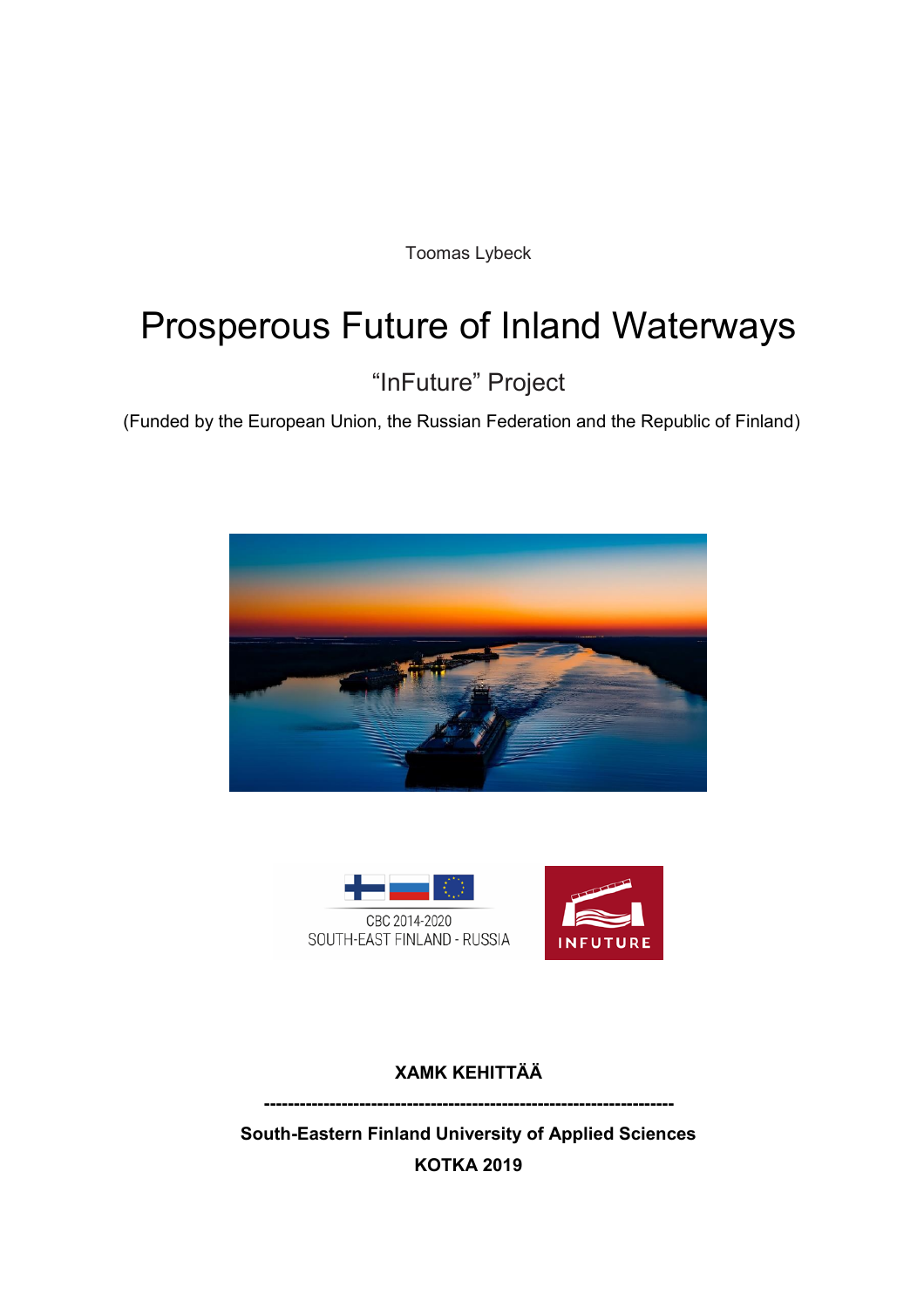© Tekijät ja Kaakkois-Suomen ammattikorkeakoulu Kannen kuva: xxxxxxx Kannen ulkoasu: xxx Taitto- ja paino: Grano Oy ISBN: 978-951-344-xxx-x (nid.) ISBN: 978-951-344-xxx-x (PDF) ISSN: 2489-2467 (nid.) ISSN 2489-3102 (verkkojulkaisu) julkaisut@xamk.fi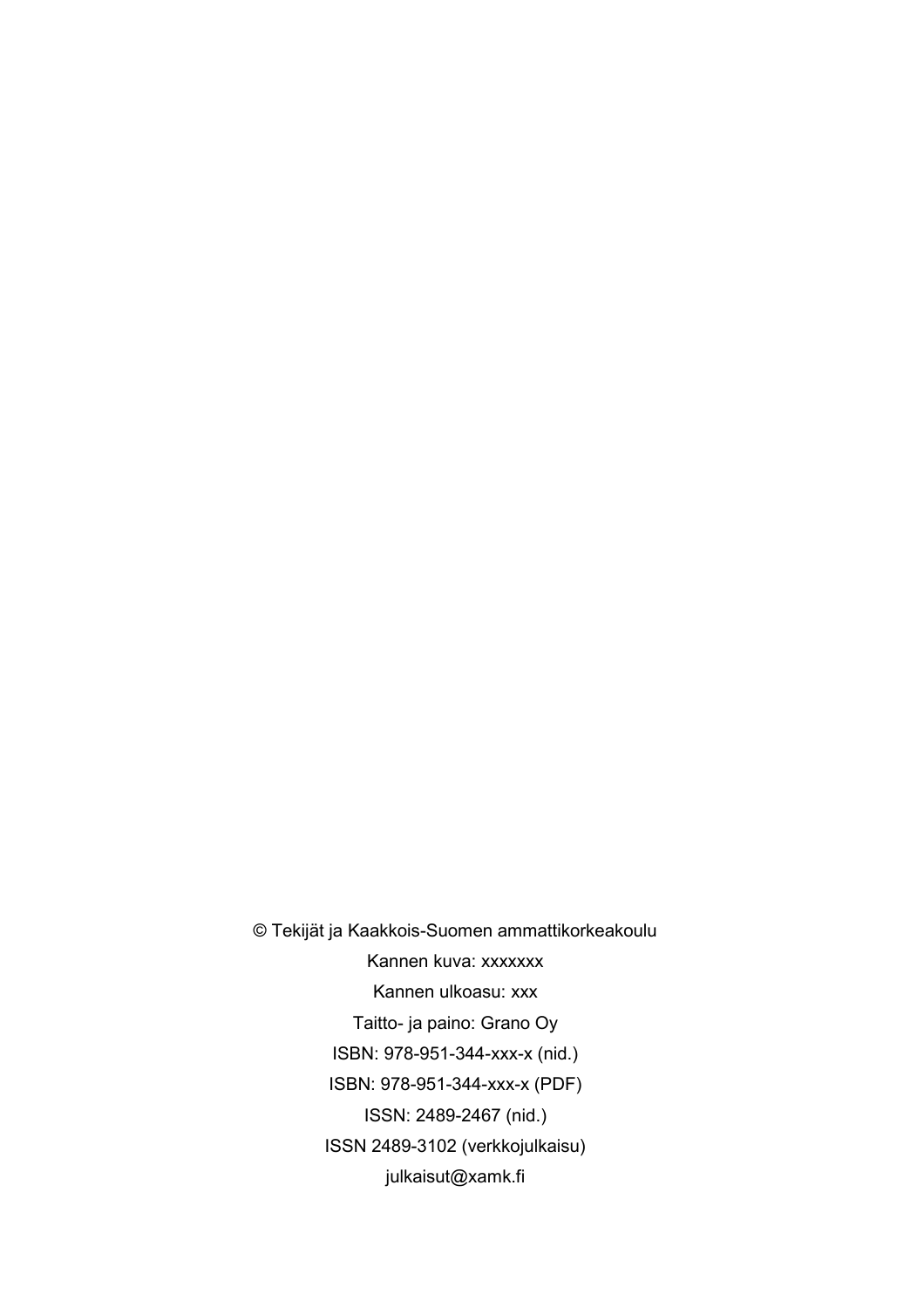## **INDEX**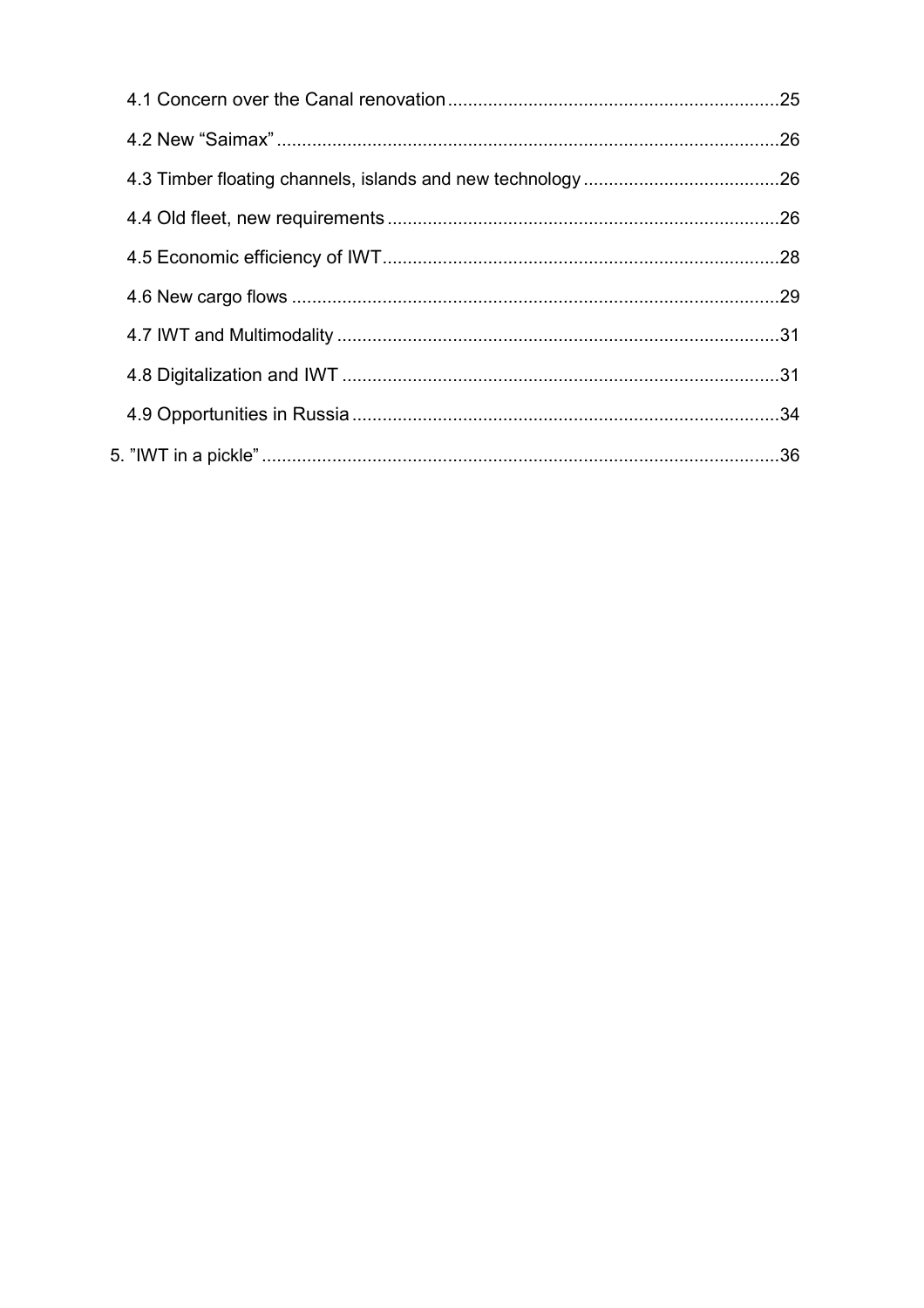## Prosperous Future of Inland Waterways

## **Toomas Lybeck**

## **1. INTRODUCTION**

The Maritime Transport Strategy for Finland 2014-2022 says it clearly: Finland will be prosperous, because the Maritime transport will retain its position as an environmentally friendly, energy-efficient and cost-efficient transport mode (Ministry of Transport and Communications, 2014).

Inland Waterways (IWW) should be part of this bright future of Finland. Inland waterway transport (IWT) has proven to be environmentally friendly, energy-efficient and costefficient transport mode. Despite its clear benefits "Inland Waterway and River-Sea Shipping (IWT) still do not play the adequate role in the transport system to its potential" … "too often, inland shipping is not even considered as an alternative transport by many forwarders and stakeholders in the transport sector" (EMMA Project, 3.10.2018).

## **1.1 InFuture project**

The "Future potential of Inland Waterways" ("InFuture", South-East Finland - Russia CBC) project takes a wide-ranging approach for finding solutions for sustainable and cost-effective inland waterway traffic. The project identify the most efficient ways of handling cargo and examines the legislation on freight traffic as well as Finnish and Russian customs policies. In addition, the project takes part in creating an IT system that offers customers a quick and easy way to find the most suitable service for their cargo transport needs (Kotka Maritime Research Centre, INFUTURE – Merikotka).

This review brings together information and best practices that will help IWT stakeholders to focus on possible changes in the near future. The existing waterway systems in Finland, EU and Russia offer a large potential to manage increasing transport flows and decrease congestion of road and railways.

## **1.2 Climate – the game changer**

In 2011 European Commission published the White Paper on Transport (European Commission, 10.3.2019). Its purpose is to show paths towards a competitive and resource-efficient transport system: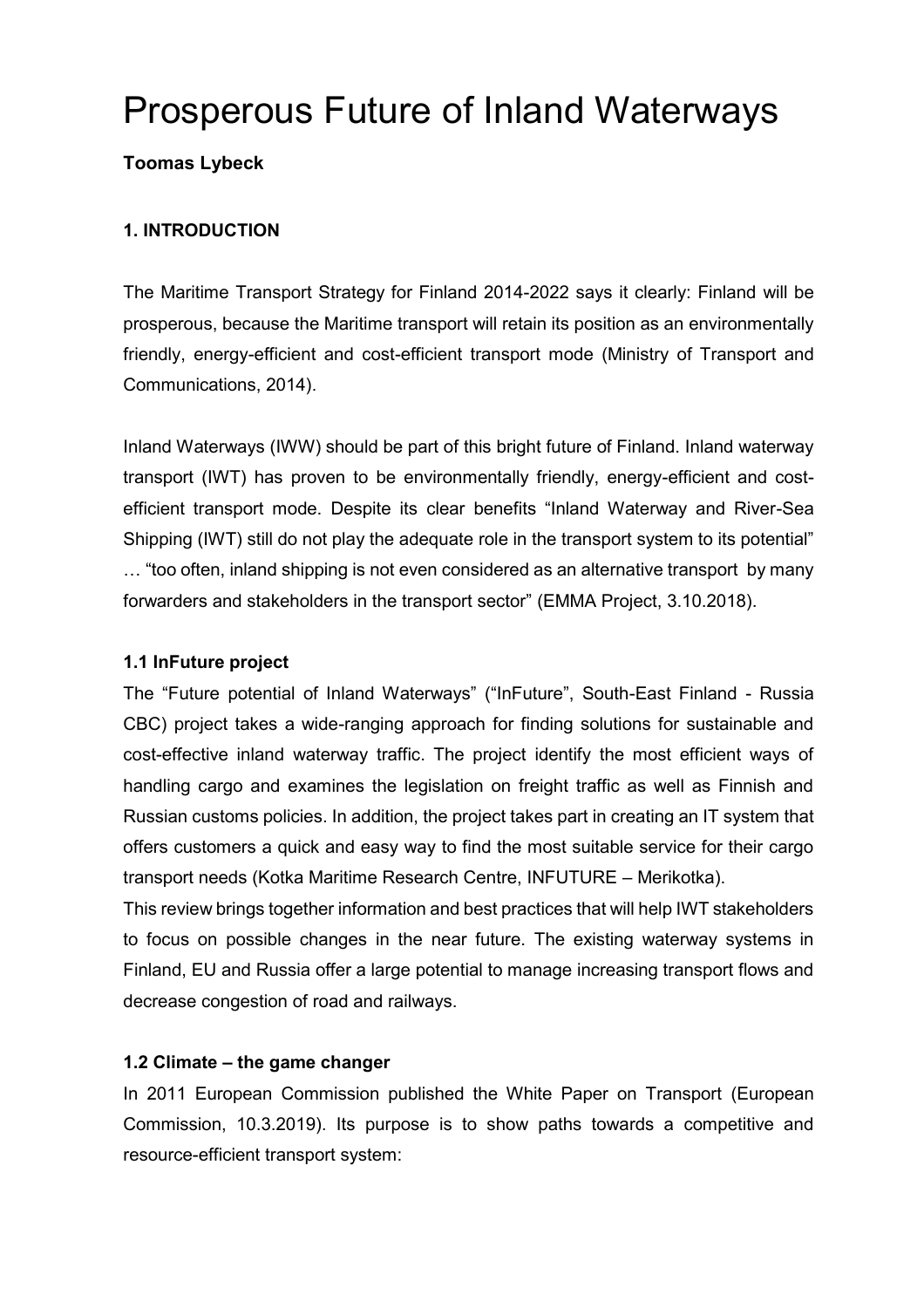"The European Commission adopted a roadmap of 40 concrete initiatives for the next decade to build a competitive transport system that will increase mobility, remove major barriers in key areas and fuel growth and employment. The proposals will dramatically reduce Europe's dependence on imported oil and cut carbon emissions in transport by 60% by 2050. Key goals will include:

- No more conventionally-fueled cars in cities.
- 40% use of sustainable low carbon fuels in aviation; at least 40% cut in shipping emissions.
- A 50% shift of medium distance intercity passenger and freight journeys from road to rail and waterborne transport.
- All of which will contribute to a 60% cut in transport emissions by the middle of the century.

## **1.3 Competitive EU**

The White Paper recognizes the strategically important role of IWT for the international business:

"On the coasts, more and efficient entry points into European markets are needed, avoiding unnecessary traffic crossing Europe. Seaports have a major role as logistics centres and require efficient hinterland connections. Their development is vital to handle increased volumes of freight both by short sea shipping within the EU and with the rest of the world. *Inland waterways, where unused potential exists, have to play an increasing role in particular in moving goods to the hinterland and in linking the European seas*" (European Commission, 2011, 2.1./27).

## **1.4 Multimodal EU**

The EU transport policy aims at a form of mobility that is sustainable, energy-efficient and respectful of the environment. These goals can be achieved by using multimodal transport that combines optimally the various modes of transport, exploiting each one's strength and minimizing the weaknesses.

A Single European Transport Area should ease the movements of citizens and freight, reduce costs and enhance the sustainability of European transport. 30% of road freight over 300 km should shift to other modes such as rail or waterborne transport by 2030, and more than 50% by 2050, facilitated by efficient and green freight corridors. To meet this goal, appropriate and required infrastructure should also be developed.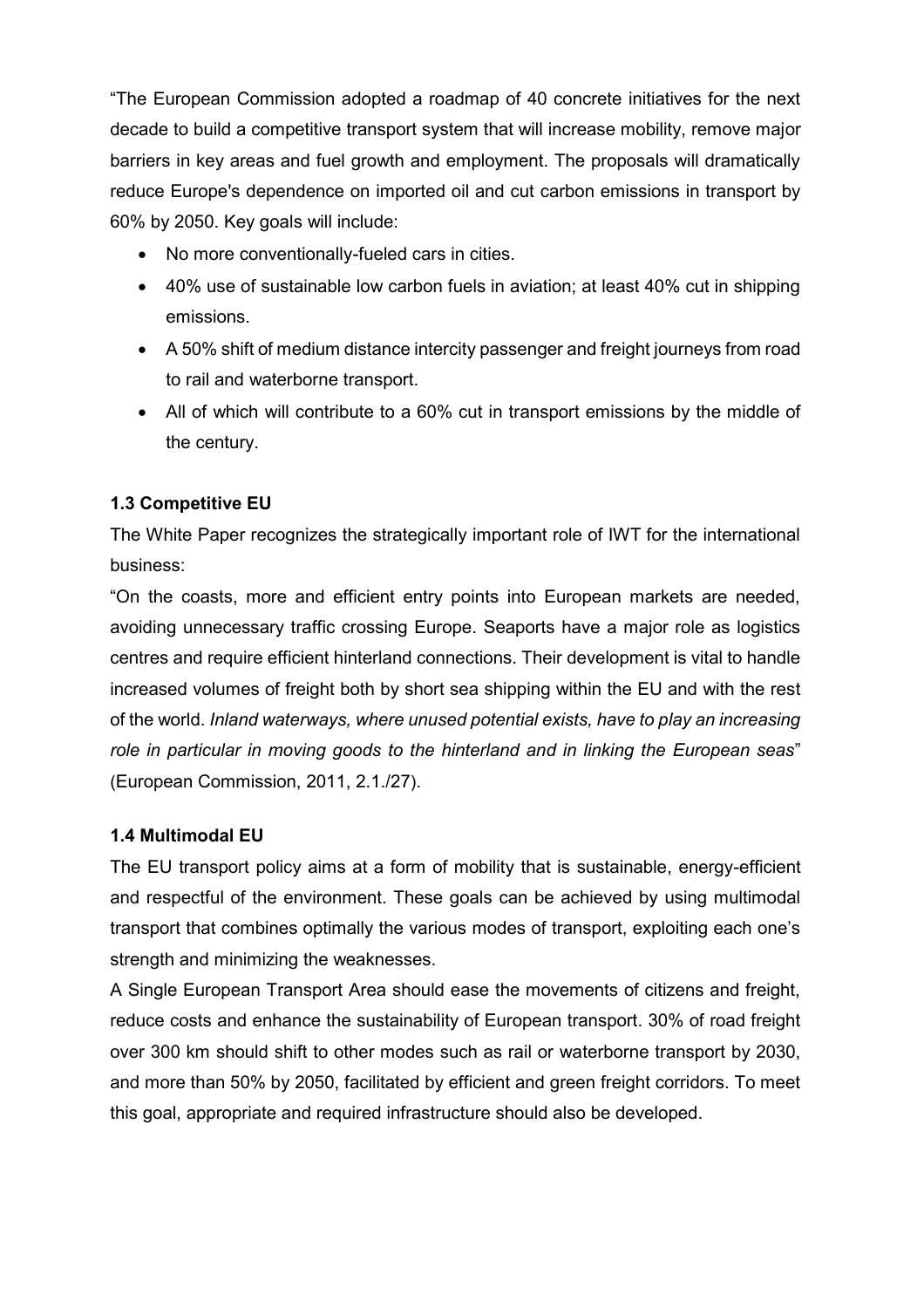By 2050, connect all core network airports to the rail network, preferably high-speed; ensure that all core seaports are sufficiently connected to the rail freight and, where possible, inland waterway system (European Commission, 2011, 2.5./6).

#### **1.5 IWW´s position in Finland**

"Approximately 8 300 kilometers of coastal fairways and 8 000 kilometers of inland waterways are maintained by the Finnish Transport Infrastructure Agency. The total length of waterways maintained by the Agency, 16 300 kilometers, includes nearly 4 000 kilometers of fairways used for merchant shipping. In addition to the Saimaa Canal, which connects the Saimaa Lake District to the sea, the waterway network has 31 other lock canals" (Finnish Transport Agency, Waterways, 3.10.2019).

The Baltic Sea Region with its growing transport volumes, especially between East and West, needs innovative and pragmatic solutions to cope with future transportation requirements. Rivers, canals and also the Baltic Sea have huge capacity reserves, whereas road and rail infrastructure are (at least in some parts of the Baltic Sea Region) overloaded (The Finnish Waterways, 30.1.2019).

There are strategic conditions for future IWT growth, the fulfilment of which is believed to increase the freight flows. One of the key elements will be year-around waterborne transport in Saimaa area and in the Canal. "Another strategic possibility is consolidated shipments serving all shippers in the Saimaa region. The third possibility is to develop Saimaa's internal transport system, particularly with the transport of future forest-based fuels in mind," states the development strategy for IWT in Saimaa (Koskinen, 2010, 7-8).

In an interview, Ministerial Adviser Kaisa Kuukasjärvi from the Finnish Ministry of Transport and Communications (MINTC) says that any assessments on possible shift of transport from roads to inland waters and railroad have not yet been made. For the time being, assessments on the impact of increased IWT on the environment and energyefficiency are missing as well: "Environmental impact assessment, just like all other impact assessments, is being developed all the time to meet better the challenges presented by, for example, the climate targets" (Kuukasjärvi 2019).

The growth potential of the Saimaa Canal and Vuoksi waterway, however, has been assessed: "According to the 2016 service analysis of freight traffic in Saimaa, the estimated growth potential is 1.5 million tonnes. The growth forecast is based on the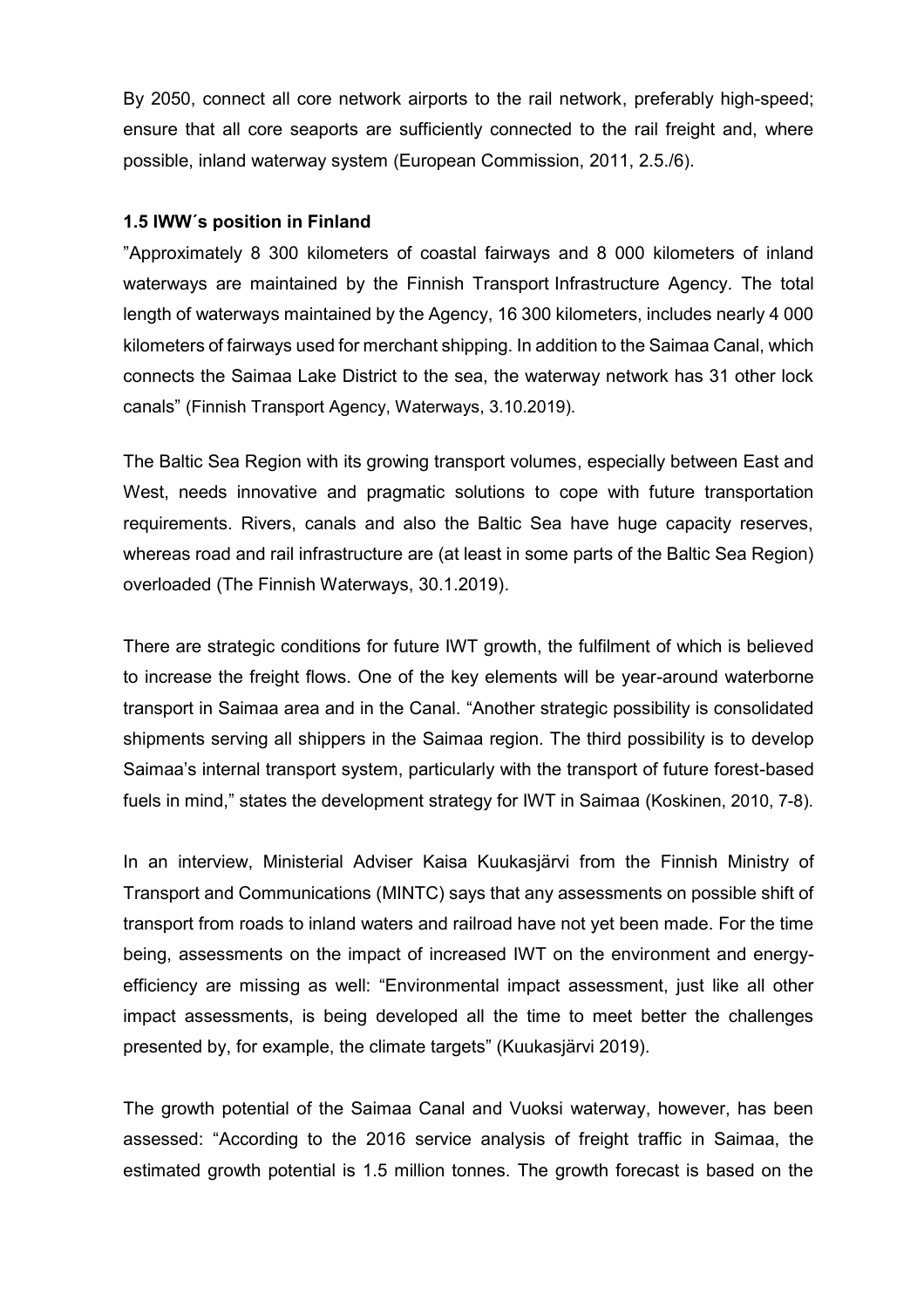assumption that the Saimaa Canal locks are extended, the water level is raised and the navigability season is extended," Kuukasjärvi says. The service analysis anticipates that part of the project shipments currently on wheels could be shifted on inland waters.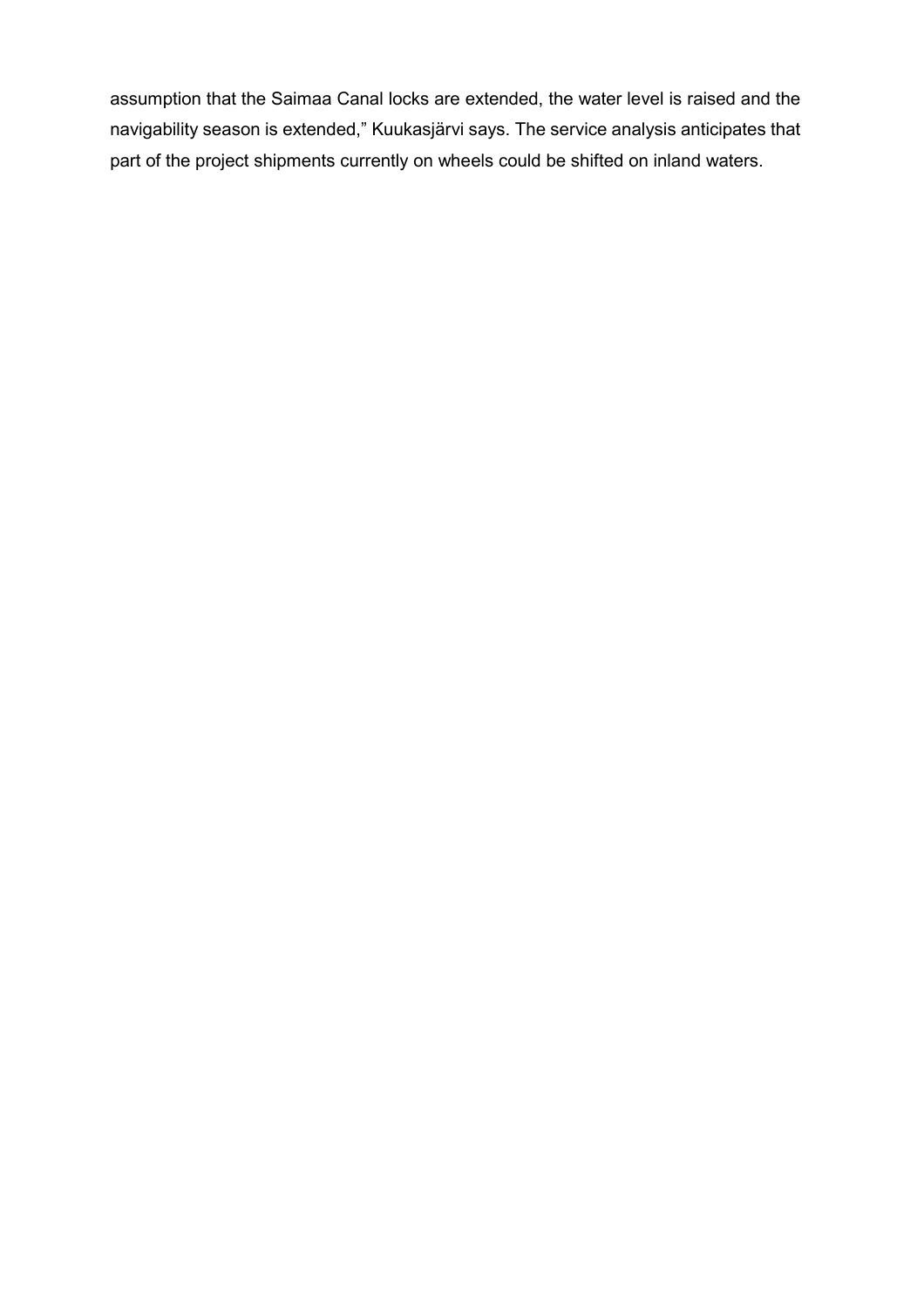## **2. CURRENT STATE OF IWT**

#### **2.1 Road transport**

The White Paper to a Single European Transport Area make a prediction: "Freight shipments over short and medium distances (below some 300 km) will to a considerable extent remain on trucks. It is therefore important, besides encouraging alternative transport solutions (rail, waterborne transport), to improve truck efficiency, via the development and the uptake of new engines and cleaner fuels, the use of intelligent transport systems and further measures to enhance market mechanisms" (European Commission, White Paper 2011, 2.1./24.).

Finnish government allowed high capacity transport (HCT) trucks to operate freely on Finnish roads in October 2013: maximum weight 76 tonnes, and maximum height limit 4,4 meters (previous limits 60 tonnes and 4,2 meters). (Liimatainen & Nykänen, 1)

|              | <b>Domestic Road transport</b> |                     |                 |  |  |  |  |  |  |  |  |
|--------------|--------------------------------|---------------------|-----------------|--|--|--|--|--|--|--|--|
|              | Volume of goods                | Volume of transport | Vehicle mileage |  |  |  |  |  |  |  |  |
| Year         | 1000 tonnes                    | Million tkms        | Mn km           |  |  |  |  |  |  |  |  |
| 2011         | 312921                         | 23769               | 2284            |  |  |  |  |  |  |  |  |
| 2012         | 293591                         | 21927               | 1916            |  |  |  |  |  |  |  |  |
| 2013         | 269450                         | 20968               | 1936            |  |  |  |  |  |  |  |  |
| 2014         | 273879                         | 20296               | 1791            |  |  |  |  |  |  |  |  |
| 2015         | 267465                         | 21432               | 1611            |  |  |  |  |  |  |  |  |
| 2016         | 274541                         | 24585               | 1876            |  |  |  |  |  |  |  |  |
| 2017         | 277866                         | 26329               | 1959            |  |  |  |  |  |  |  |  |
| <b>TOTAL</b> | 1969713                        | 159306              | 13373           |  |  |  |  |  |  |  |  |

#### **Table 1. Domestic and International road transport**

|      | <b>International Road Transport</b> |  |                     |                 |  |  |  |  |  |  |  |
|------|-------------------------------------|--|---------------------|-----------------|--|--|--|--|--|--|--|
|      | Volume of goods                     |  | Volume of transport | Vehicle mileage |  |  |  |  |  |  |  |
| Year | 1000 tonnes                         |  | Million tkms        | Mn km           |  |  |  |  |  |  |  |
| 2011 | 5.232                               |  | 3.146               | 171             |  |  |  |  |  |  |  |
| 2012 | 5.76                                |  | 3.532               | 222             |  |  |  |  |  |  |  |
| 2013 | 5.164                               |  | 3.461               | 201             |  |  |  |  |  |  |  |
| 2014 | 6.219                               |  | 3.103               | 184             |  |  |  |  |  |  |  |
| 2015 | 4.416                               |  | 3.054               | 160             |  |  |  |  |  |  |  |
| 2016 | 4.4                                 |  | 2.266               | 131             |  |  |  |  |  |  |  |
| 2017 | 2.845                               |  | 1.645               | 92              |  |  |  |  |  |  |  |
|      | 34.036                              |  | 20.207              | 1161            |  |  |  |  |  |  |  |

(StatFin, 2017)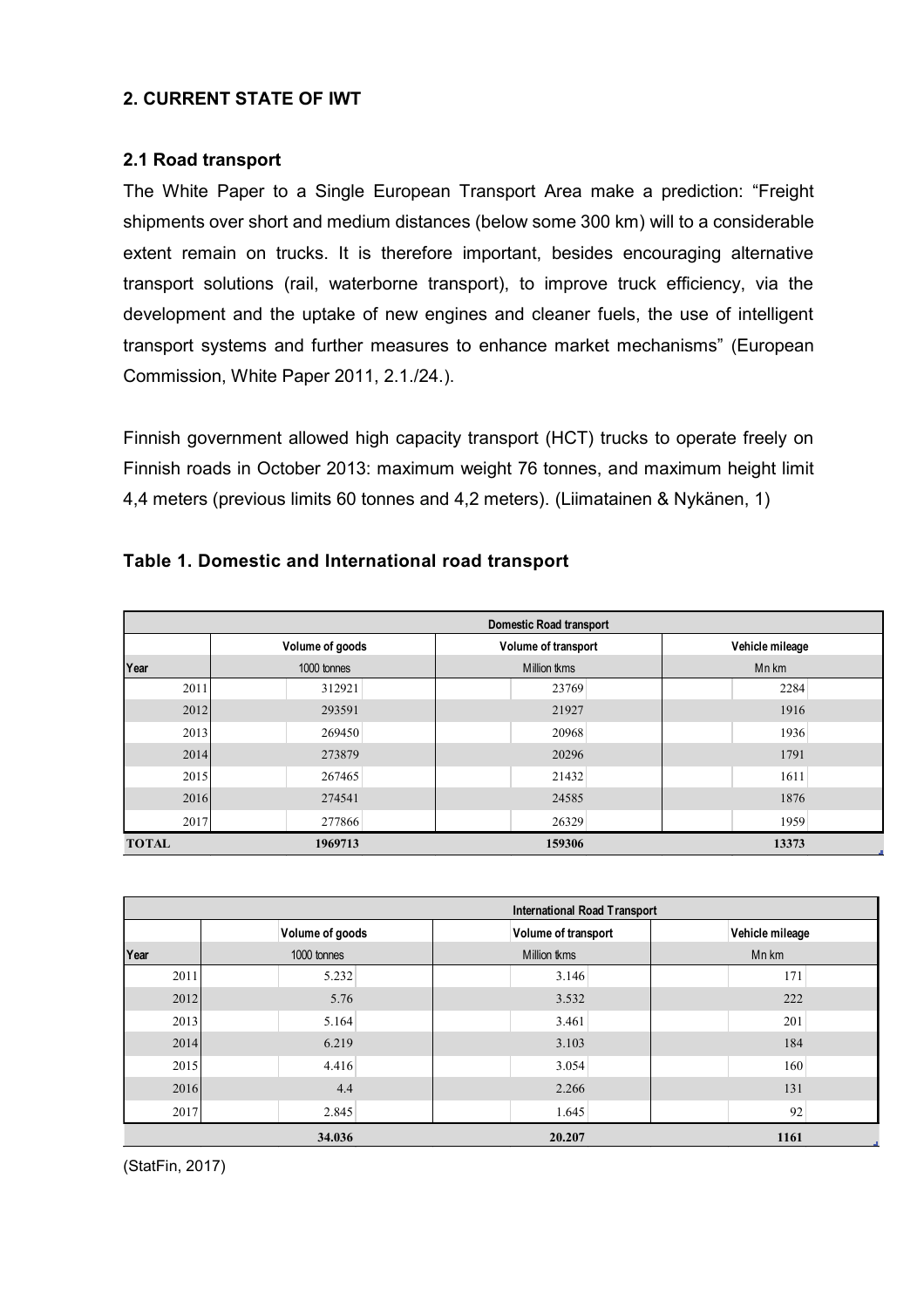Examined by types of goods, most gravel and other soil materials were transported by road in 2017, that is, 98 million tonnes, which was good one-third of all tonnes. Most transport performance was generated from transport of saw timber and pulpwood, 3.1 billion tonne-kilometres or 12 per cent of all tonne-kilometres. Measured in kilometres, empty lorries were transported most, 21 per cent of all kilometres (Statistics Finland, 18.3.2019).

## **2.2 Railroad transport**

High in energy efficiency, railroad transport is also quite fast and especially suitable for heavy industry transport needs. It is also a safe transport mode, and the rail network does not suffer from congestion like the roads do. On short journeys, however, railway freight transport is impractical. The number of side tracks is limited, and the maintenance and construction cost of the rail network are considerable (Logistiikan maailma, 18.3.2019).

|      | Railroad transport in Finland 2007-2017 (1000 tonnes) |               |              |  |  |  |  |  |  |  |
|------|-------------------------------------------------------|---------------|--------------|--|--|--|--|--|--|--|
| Year | <b>Domestic</b>                                       | International | <b>TOTAL</b> |  |  |  |  |  |  |  |
|      | 2007 26204                                            | 14084         | 40288        |  |  |  |  |  |  |  |
|      | 2008 25484                                            | 16453         | 41937        |  |  |  |  |  |  |  |
|      | 2009 21360                                            | 11500         | 32860        |  |  |  |  |  |  |  |
|      | 2010 23249                                            | 12545         | 35794        |  |  |  |  |  |  |  |
|      | 2011 23505                                            | 11322         | 34827        |  |  |  |  |  |  |  |
|      | 2012 23576                                            | 11691         | 35267        |  |  |  |  |  |  |  |
|      | 2013 22791                                            | 13642         | 36433        |  |  |  |  |  |  |  |
|      | 2014 22742                                            | 14266         | 37008        |  |  |  |  |  |  |  |
|      | 2015 20692                                            | 12700         | 33392        |  |  |  |  |  |  |  |
|      | 2016 21609                                            | 14522         | 36131        |  |  |  |  |  |  |  |
| 2017 |                                                       |               | 38467        |  |  |  |  |  |  |  |

#### **Table 2. Domestic and International railroad transport**

(Finnish Transport Agency, 2017)

The main commodity categories in railroad transport are forestry products, petroleum products, chemicals, machinery, iron, steel, textile and fabrics (Finnish Transport Agency, 2017, 43).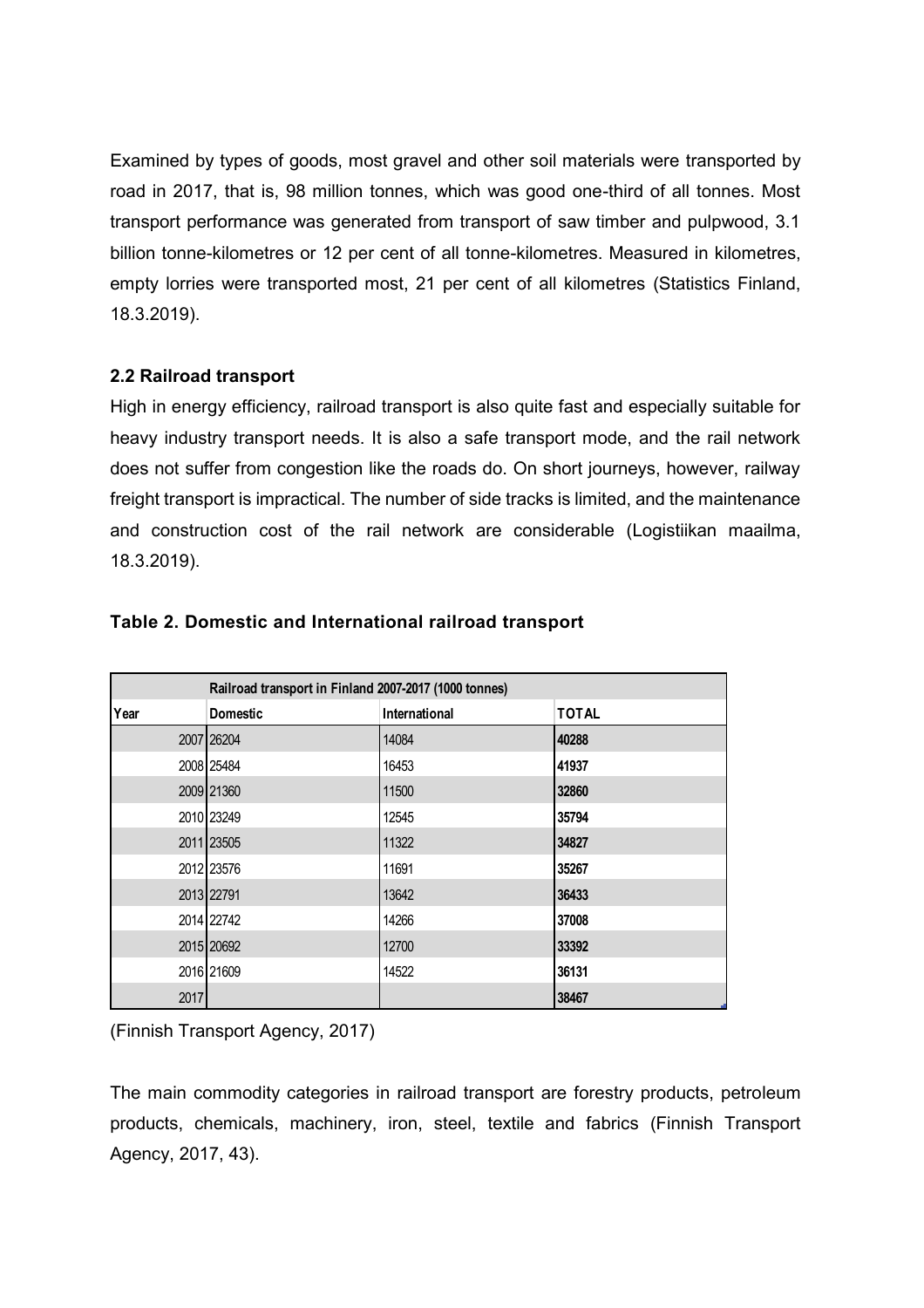## **2.3 Inland Waterway Transport (IWT)**

Inland waterway transport can be divided into four types of traffic: timber floating, freight transport by cargo vessels and barges, and passenger transport.

"At the moment, only the Saimaa Canal provides opportunity to carry out transport to the sea from the Vuoksi water system area. Kokemäki river and Kymi river are mainly used for passenger transport and leisure boating", says the "Sisävesiliikenteen katsaus 2018- 2030" review (Kyykkänen et al. 2018, 4).

## **Table 3. Domestic and international maritime transport through the Saimaa Canal**

| Year |             | Maritime transport of goods |                |        |               |             |                        |                |  |
|------|-------------|-----------------------------|----------------|--------|---------------|-------------|------------------------|----------------|--|
|      |             | Domestic                    |                |        | International |             |                        | <b>T</b> otalt |  |
|      |             |                             |                |        |               |             |                        |                |  |
|      | Export      | Import                      | <b>T</b> otalt | Export | Import        | Totalt      | <b>Transit Traffic</b> |                |  |
|      | <b>tons</b> | tons                        | tons           | tons   | tons          | <b>tons</b> | tons                   | tons           |  |
| 2007 | 51092       | 29008                       | 80100          | 799186 | 1174771       | 1973957     | 2703                   | 2054057        |  |
| 2008 | 94428       | 56328                       | 150756         | 713525 | 1251457       | 1964982     | 11760                  | 2115738        |  |
| 2009 | 47271       | 24117                       | 71388          | 473350 | 538554        | 1011904     | 1035                   | 1083292        |  |
| 2010 | 93466       | 24533                       | 117999         | 586883 | 955074        | 1541957 -   |                        | 1659956        |  |
| 2011 | 86266       | 38501                       | 124767         | 654390 | 984234        | 1638624 -   |                        | 1763391        |  |
| 2012 | 23958       | 14522                       | 38480          | 579668 | 1100135       | 1679803 -   |                        | 1718283        |  |
| 2013 | 42990       | 132                         | 43122          | 571509 | 1148993       | 1720502 -   |                        | 1763624        |  |
| 2014 | 56602       | 20579                       | 77181          | 569820 | 948051        | 1517871 -   |                        | 1595052        |  |
| 2015 | 50968       | 10108                       | 61076          | 596440 | 659631        | 1256071 -   |                        | 1317147        |  |
| 2016 | 62524       | 34014                       | 96538          | 512766 | 587872        | 11006381-   |                        | 1197176        |  |
| 2017 | 74886       | 25515                       | 100401         | 502992 | 668639        | 1171631 -   |                        | 1272032        |  |

(Finnish Transport Agency, 2017)

## **Table 4. Goods volumes and transport performance in domestic waterborne traffic**

|                          | Goods volumes and transport performance in domestic waterborne traffic |         |          |         |         |         |         |         |         |                   |         |         |         |
|--------------------------|------------------------------------------------------------------------|---------|----------|---------|---------|---------|---------|---------|---------|-------------------|---------|---------|---------|
| <b>Months total</b>      |                                                                        |         |          |         |         |         |         |         |         |                   |         |         |         |
|                          |                                                                        | 2007    | 2008     | 2009    | 2010    | 2011    | 2012    | 2013    | 2014    | 2015              | 2016    | 2017    | 2018    |
| Tons inland<br>waterways | Total                                                                  | 273,607 | 168.418  | 143.843 | 165.079 | 264.336 | 470.869 | 476.217 |         | 423.913 1,005,268 | 826.035 | 595.786 | 903.146 |
|                          | Import                                                                 | 500     | $\Omega$ |         |         |         |         |         |         | 502.634           | 414.304 | 297.893 | 451.543 |
|                          | Export                                                                 | 273.107 | 168.418  | 143.843 | 165.079 | 264.336 | 470.869 | 476.217 | 423.913 | 502.634           | 411.731 | 297.893 | 451.603 |

(Finnish Transport Agency, 2017)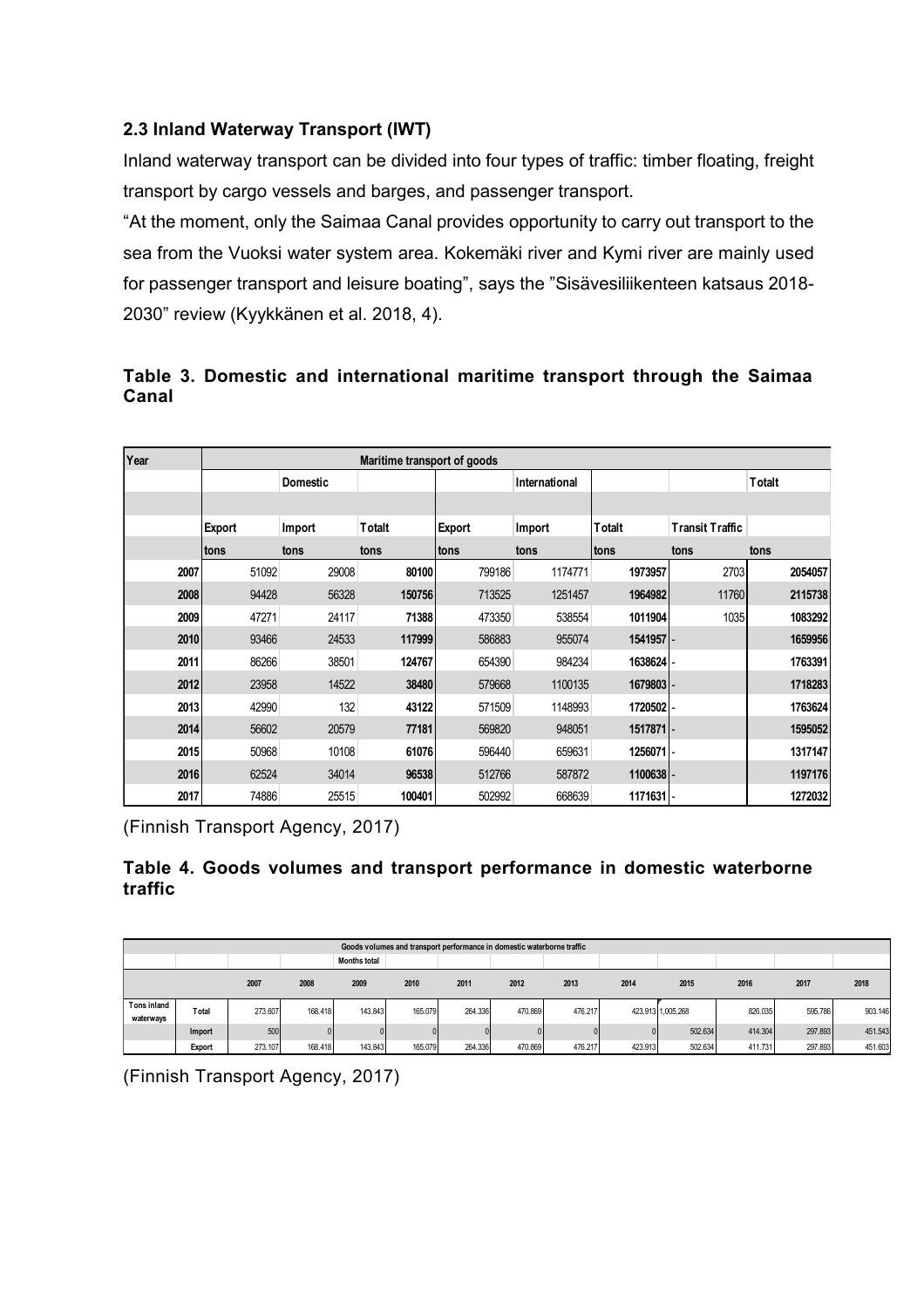## **Table 5. Saimaa Canal Commodity Groups**

|                         | <b>Year 2017</b>    | <b>Year 2017</b>      |
|-------------------------|---------------------|-----------------------|
| <b>Commodity groups</b> | Up the Canal/tonnes | Down the Canal/tonnes |
| Timber                  | 359426              | 41052                 |
| Sawn wood               |                     | 49338                 |
| Wood pulp               | 7030                | 55218                 |
| Paper                   |                     | 124467                |
| Plywood/Veneers         |                     | 105                   |
| Metals                  |                     | 27956                 |
| Coal/Coke               | 37802               |                       |
| Fertilizers             |                     | 129769                |
| <b>Chemicals</b>        | 12438               |                       |
| Crude minerals/cement   | 249567              | 149973                |
| General cargo           | 2284                |                       |
| Other                   | 25607               |                       |
| <b>ALL</b>              | 694154              | 577878                |

(Finnish Transport Agency, 2017)

In Saimaa Canal cargo traffic the main commodity groups are timber, paper, sawn wood, pulp, crude materials and cement, metals, coal and coke. (Finnish Transport Agency, 2017, 2)

## **2.4 Greenhouse gases in Finland**

An expert group on transport climate policy under the Ministry of Transport and Communications has drafted a proposal for an action plan for eliminating greenhouse gas emissions in domestic transport by 2045: "The solution for carbon-free transport lies in zero- and low-emission cars as well as in renewable fuels, mileage reduction of passenger cars and sustainable forms of transportation" (Finnish Transport Agency, 2017, 2).

## **Table 6. Greenhouse gas emissions in Finland/Transport**

|               | Greenhouse gas emissions in Finland by Emission category, Greenhouse gas, Information and Year |        |        |                                  |                                      |        |          |                      |          |        |          |         |  |
|---------------|------------------------------------------------------------------------------------------------|--------|--------|----------------------------------|--------------------------------------|--------|----------|----------------------|----------|--------|----------|---------|--|
|               |                                                                                                |        |        |                                  | Emission, thousand tonnes of CO2 eq. |        |          |                      |          |        |          |         |  |
|               |                                                                                                | 2007   | 2008   | 2011<br>2009<br>2010             |                                      |        | 2012     | 2013                 | 2014     | 2015   | 2016     | $2017*$ |  |
| 1A3 Transport | Total                                                                                          | 13.423 | 12.777 | 12.205                           | 12.712                               | 12.517 | 12.209   | 12.003               | 10.868   | 10.858 | 12.068   | 11.46   |  |
|               | Carbon dioxide (CO2)                                                                           | 13.302 | 12.666 | 12.101                           | 12.608                               | 12.415 | 12.11    | 11.905               | 10.768   | 10.759 | 11.968   | 11.36   |  |
|               | Methane (CH4)                                                                                  | 32     | 28     | 25                               | 24                                   | 22     | 20       | 19                   | 19       | 18     |          | 16      |  |
|               | Nitrous oxide (N2O)                                                                            | 89     | 83     | 80                               | 81                                   | 81     | 79       | 79                   | 81       | 81     | 83       | 84      |  |
|               | <b>Hydrofluorocarbons (HFCs)</b>                                                               |        |        | <b>A</b> 10                      |                                      |        | $\sim$   |                      |          |        |          |         |  |
|               | <b>Perfluorocarbons (PFCs)</b>                                                                 | $\sim$ |        | $\sim$<br>$\sim$                 | $\cdots$                             |        | $\sim$   | $\sim$               | $\cdots$ | $\sim$ | $\cdots$ | $\sim$  |  |
|               | Sulfur hexafluoride (SF6)                                                                      |        |        | $\cdots$<br>$\ddot{\phantom{0}}$ |                                      |        | $\cdots$ | $\ddot{\phantom{0}}$ |          |        |          |         |  |

(StatFin, 2017)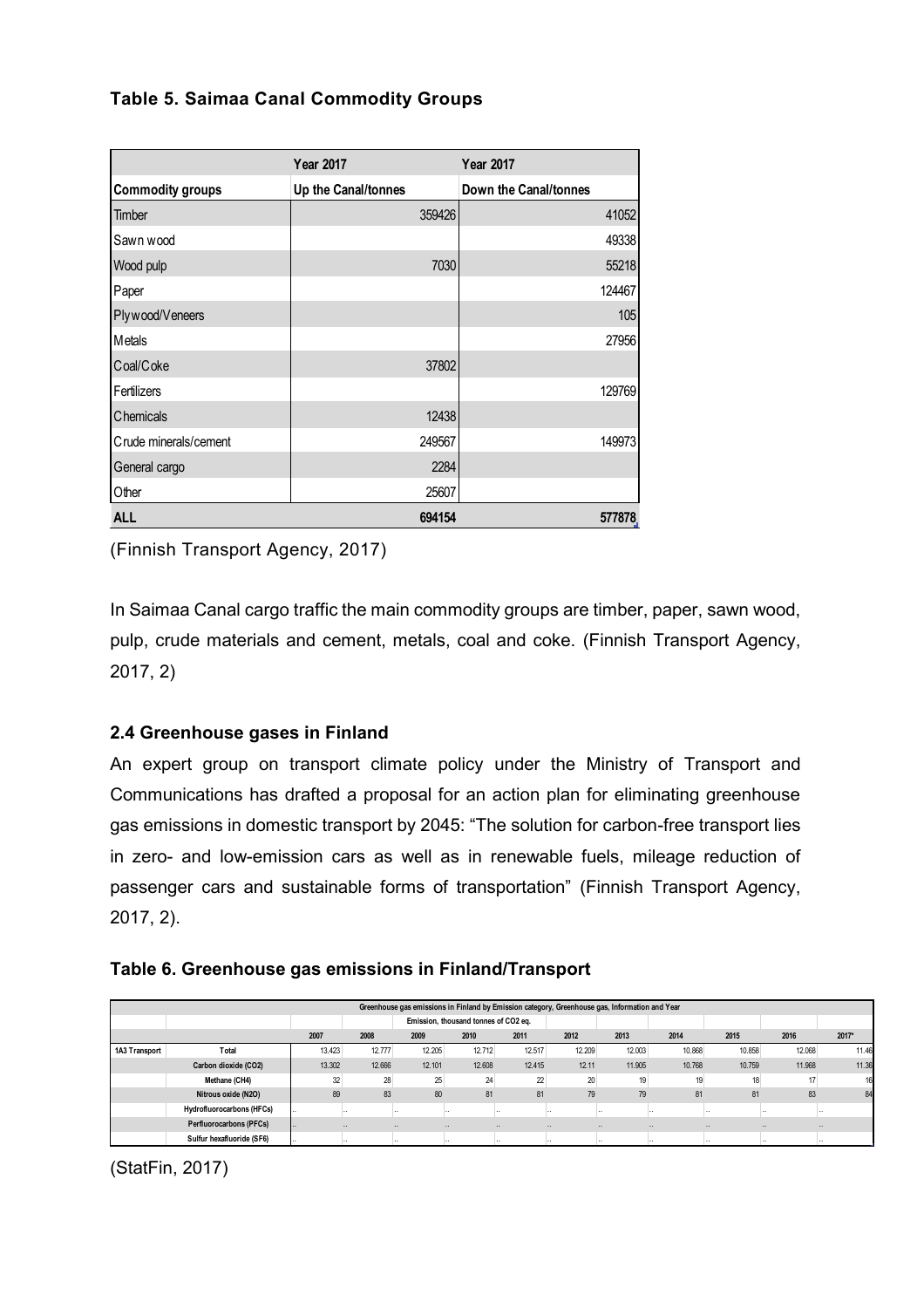## **Table 7. Transport mode comparison**

| <b>Sector</b>                  | <b>Share</b> |
|--------------------------------|--------------|
| <b>Maritime</b>                | 13.6         |
| Railways                       | 0.5          |
| <b>Other Transportation</b>    | 0.5          |
| Road transport                 | 72           |
| Aviation                       | 13.3         |
| <b>Other Road</b>              |              |
| <b>Transportation</b>          |              |
| <b>Motorcycles</b>             | 0.9          |
| Heavy duty trucks and<br>buses | 18.9         |
|                                |              |
| Light duty trucks              | 8.5          |
| Cars                           | 43.7         |

(European Environment Agency, 30.11.2018)

## **2.5 Logistical operating conditions**

"Logistics costs in trade and manufacturing were 40.3 billion euros in 2015 of which approximately 27 billion euros were directed to Finland. In relation to the Finnish gross national product, logistics costs of trade and manufacturing were about 12.2% in 2017," states the Finland State of Logistics 2018 by the Turku School of Economics (Solakivi et al. 2018, 14).

In the analysis, businesses were able to assess the operating conditions based on five different elements: "Regional differences are greatest in assessments with regard to transport infrastructure operating conditions. Here, the difference between the best (Helsinki–Uusimaa) and worst (Northern and Eastern Finland) is almost an entire unit." It was also discovered that the level of satisfaction on transport infrastructure has decreased in all areas including, for example, technical condition, capacity and connections. (Solakivi et al. 2018, 89-92).

## **2.6 Current fleet of ships**

The total amount of cargo ships going through the Saimaa Canal was 1029 in 2017. According to the Finnish Transport Agency's statistics, the share of Netherlandic and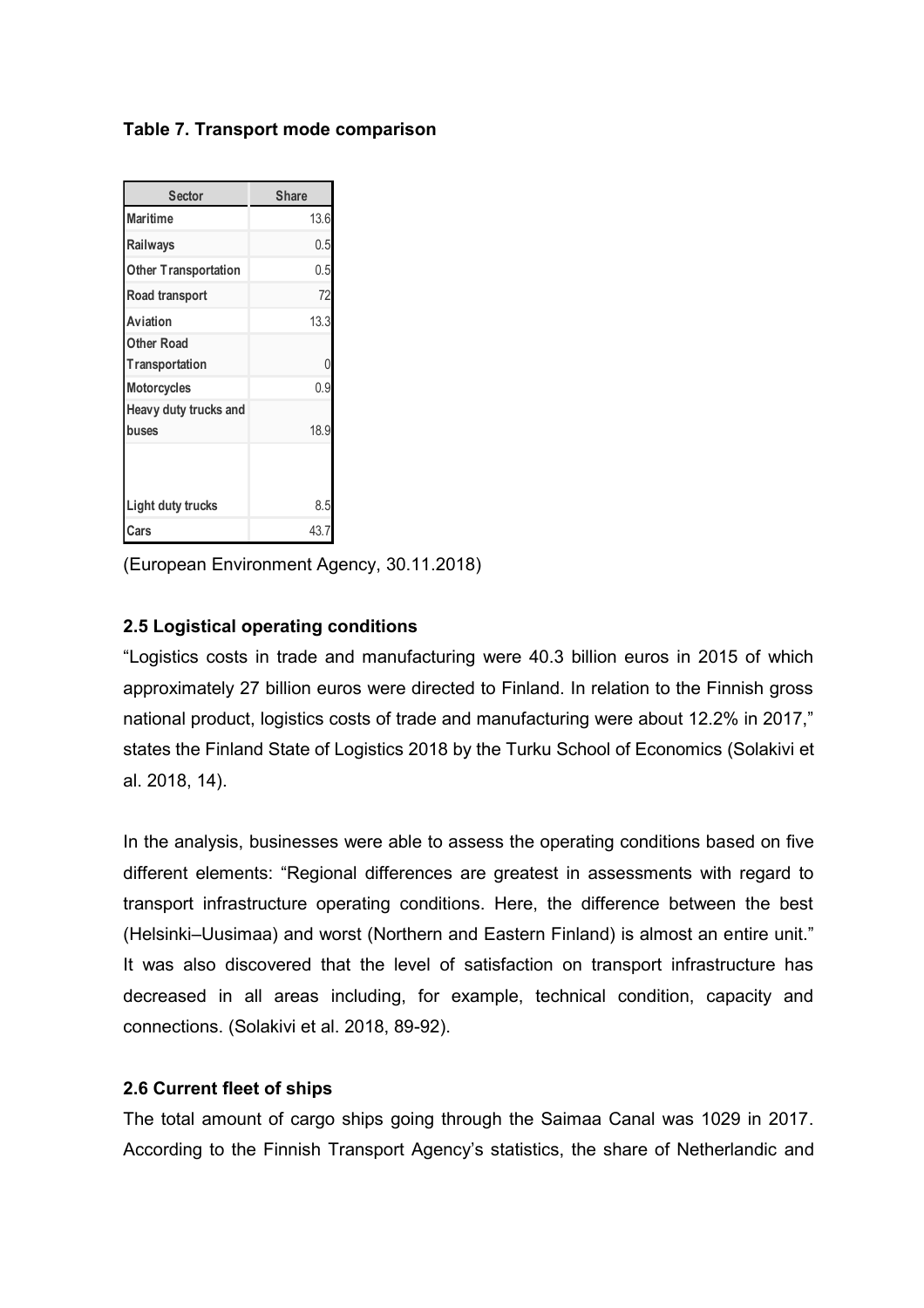Antiqua & Barbudan vessels of the traffic in 2017 was 60%, that of Russian 24% and that of domestic 10%." states the publication. (Finnish Transport Agency, 2018, 21)

For economic reasons, vessels of foreign origin normally abide by the Saimaa Canal's maximum dimensions. "Typically, vessels in internal traffic are of the tug-barge combination type," states the MINTC's "Review on Inland Waterway Traffic 2018–2030" ("Sisävesiliikenteen katsaus 2018–2030"). "Based on the traffic statistics, the average age of foreign vessels travelling in Saimaa is approximately 23 years" … "Finnish vessels travelling in Saimaa are older by comparison, with an average age above 30 years" (Kyykkänen et al. 2018, 21-22).

The ice classification of the vessels has created problems as enough vessels of the IA and IB classes suitable for winter traffic in Saimaa has not been available:

- Vessel of the IA ice class: structure, machine power and other properties are such that the vessel is, if necessary, able to travel in difficult ice conditions assisted by an icebreaker.
- Vessel of the IB ice class: structure, machine power and other properties are such that the vessel is, if necessary, able to travel in medium-difficult ice conditions assisted by an icebreaker.

(Finnish Transport Agency, 21.12.2018)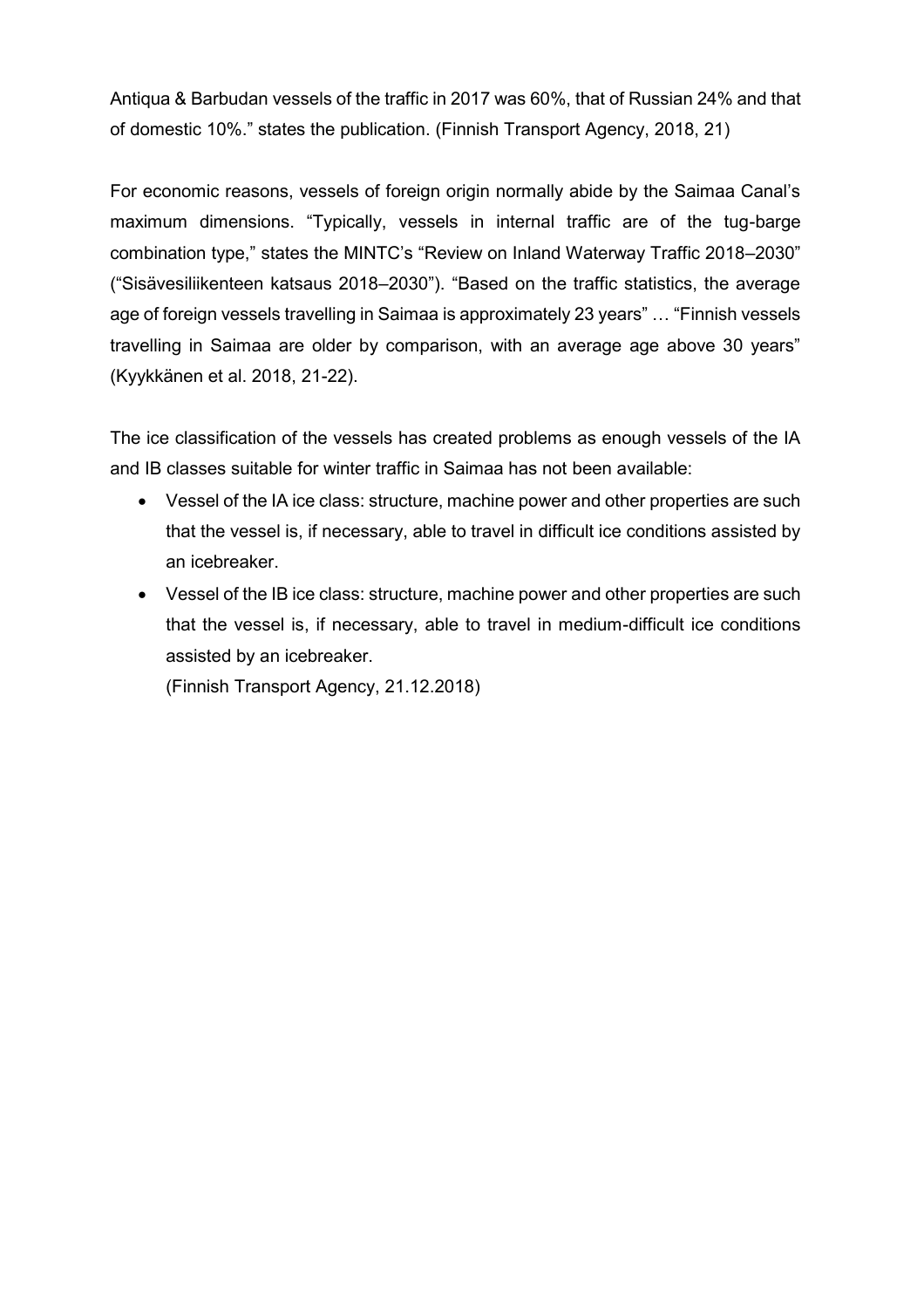#### **3. FUTURE GROWTH OF IWT**

#### **3.1 Investments in Saimaa area**

The Vuoksi waterway is the part of Finland were inland waterway freight transport is concentrated. The waterway includes Saimaa on the Finnish side and Lake Ladoga on the Russian side. The Saimaa Canal connects the waterway to the Gulf of Finland. For these reasons, the Canal is vital for the development of inland waterway transport.

There are investment plans for extending the Saimaa Canal locks by 11 metres and deepening it by 10 centimetres. The realisation of the investment requires a political decision. The matter will be tackled after the parliamentary elections in April 2019.

"There is not much opposition to the Saimaa Canal development, but whether there is enough support for it in the next Government, that is another matter entirely. The Government will have many other transport projects to consider as well," points out Tero Sikiö, Head of Inland Waterways Unit, Finnish Transport Infrastructure Agency (Sikiö 2019).

"If the investment is realised, the profitability and competitiveness of IWT will increase. The situation of the industry in the Saimaa region will also, of course, have an effect on the matter. Remembering that the current transport amounts to approximately 1.3 million tonnes and that the record from years back is approximately 2.5 million tonnes, I would suspect that the amount will settle somewhere between these two figures after the investment"

Another factor that affects the competitiveness of the waterway area is the icebreaking situation that will be improved along the adoption of the new self-propelled removablebow. In the near future, icebreakers are expected to be agile, more powerful and of full breadth (12.6 m). The reformers of the icebreaking equipment are also waiting for the realisation of the Saimaa Canal investment.

## **3.2 Navigability of the Saimaa Canal**

In the current situation, the fairway maintenance cannot guarantee fully year-round navigability season for the Saimaa Canal. The average service break is currently 2.5 months, but this average will be shorter.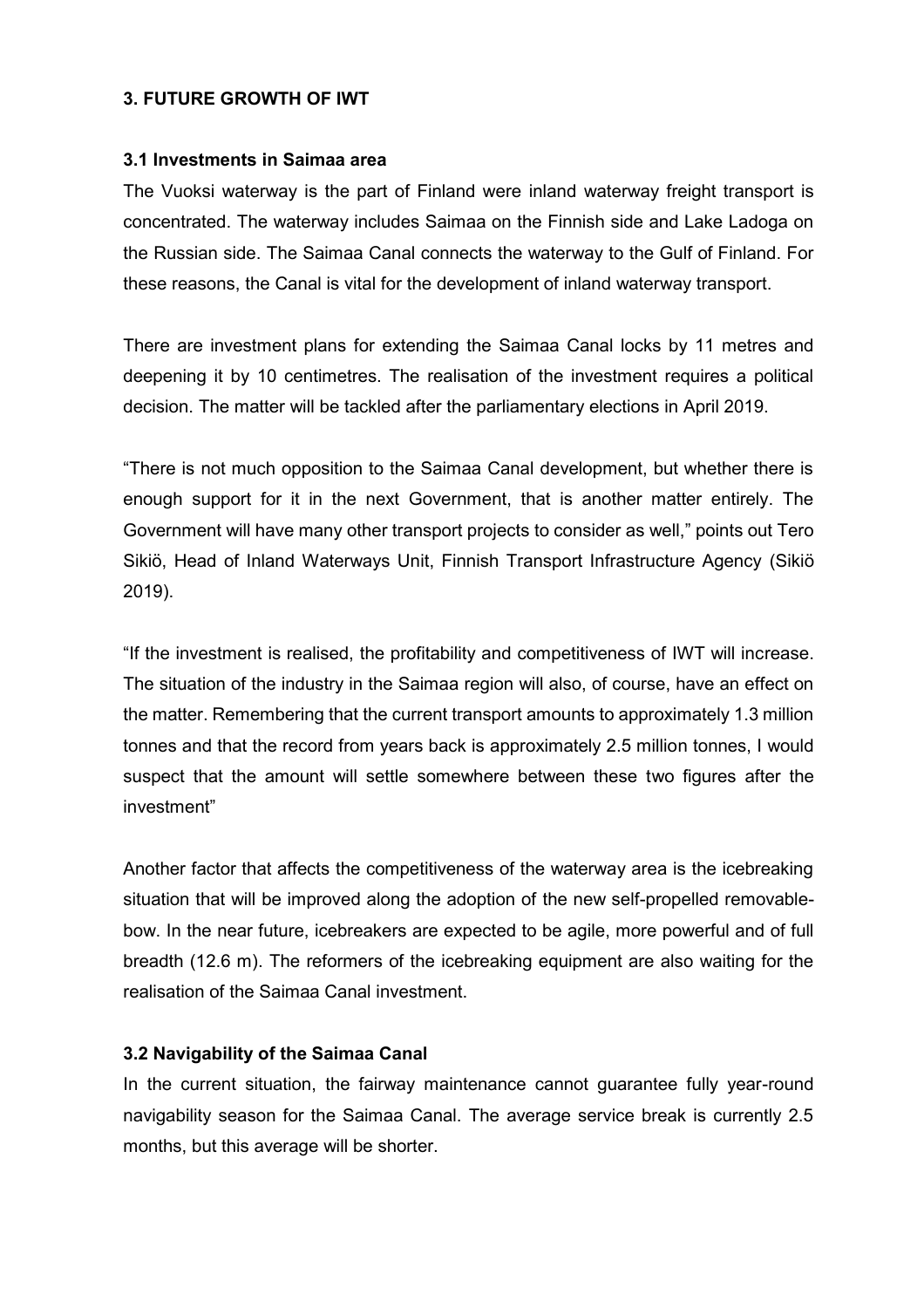"There have been winters during the last 10 years that have facilitated year-round navigation. It is likely that there will be more of these warm winters to come," says Sikiö. "The locks of the Canal are already technically suitable for winter use. Streams of compressed air move the ice, the so-called "bubbler" lifts warm water to the surface, the walls are heated to prevent ice from sticking in confined spaces and, if necessary, steam containers can be brought in to melt the ice. In addition, our employees are the best in the world when it comes to operating locks in winter" (Sikiö 2019).

The problem is the sections between the locks that require a supply of warm water to prevent them from freezing. It is not efficient to establish a thermal power plant for a need that lasts only a couple of months a year.

#### **3.3 Forest Industry – comments from the stakeholders**

Finnish forest industry believes in future growth. There are great expectations with regard to the Saimaa Canal and a longer navigability season. Quotes in this chapter are based on confidential discussions with the IWT stakeholders from January to March 2019:

"UPM transports approximately 0.5 Mcbm of raw wood over Saimaa, divided between ships and floating. The growth estimation for 2019 is approximately 25%."

"UPM has yearly about 100 ships on Russia's inland waterways and about 20 in the Baltic region. The amount is estimated to increase approximately 20% in the next few years, depending on the price trend for raw wood in Finland, Russia and the Baltic countries."

"Stora Enso may increase the use of ships every year in the amount of about 2 ships per month = 20 ships per year if the navigability season is longer. That is an increase of about 10%."

"If all the forest industry investments in the Saimaa region are realised, there will be too much traffic for the road and railway infrastructure. Furthermore, the EU's climate targets favour inland waterway transport."

"The traffic volumes in the Saimaa Canal may easily be tripled by 2030, but it requires political guidance. New types of goods to be transported are being surveyed – goods that are related to the circular economy."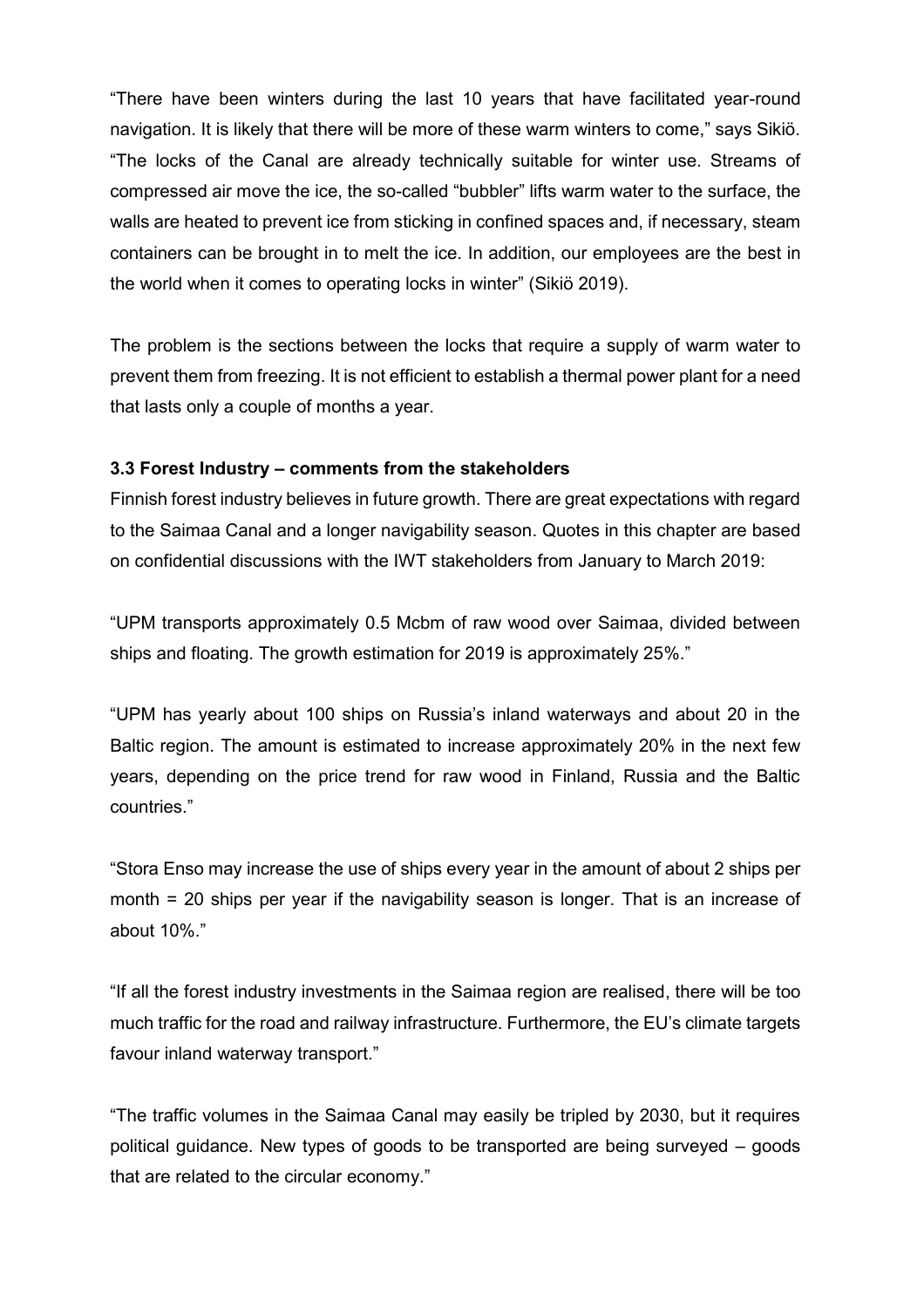In addition to the forest industry, steel and mining industry are planning investments that are believed to bring more transport to inland waterways.

## **3.4 Questionnaire – Future of IWW Transport**

On 15 February 2019, a questionnaire regarding the future of inland waterway transport was sent to the stakeholders of the InFuture project. The aim was to the survey personal expectations of IWT transport experts with regard to future development.

All respondents were of the opinion that the development will be slow, i.e. around 0-5%. In an open response, one respondent stated that the inland waterway network is not currently supporting rapid growth: "Rapid growth is possible after 5 years from the start of operation of a Finnish Lakeland-wide infrastructure network (2 outlets to the sea: Kotka and Pori)."

Of the respondents, 33% were of the opinion that the Saimaa Canal will in some time be in round-the-year use (50–70% probability) while 66% thought it unlikely (5–10% probability). 50% of the respondents thought the Saimaa Canal investment plan to extend the Canal locks by 11 metres highly probable (65–80%), whereas 33% of the respondents thought the realisation of the investment improbable. One respondent thought the investment irrelevant in the big picture of the development of inland waterway transport.

Of the global driving forces behind the change, all respondents named the "Environmental sustainability" option as the most important. The second most important was "Customer demand", the third most important "Rapid technology change" and fourth most important "Growing international trade". One respondent's open answer linked the environmental issues with the need to renew the modes of transport and types of inland waterway ships: "Environmental sustainability will increase IWW transport. But transport models has to be modernized, for example by mega unit and IWW electric vessels that does not sail on open waters". Another respondent thought the impact of climate change as inevitable: "Socio-economic point of view - Climate warming will be steering cargoes to IWW".

Of the questions listing the properties of the new types of ships, the option that gained the biggest percentage share was "Cargo capacity". "Sustainable fuel types and low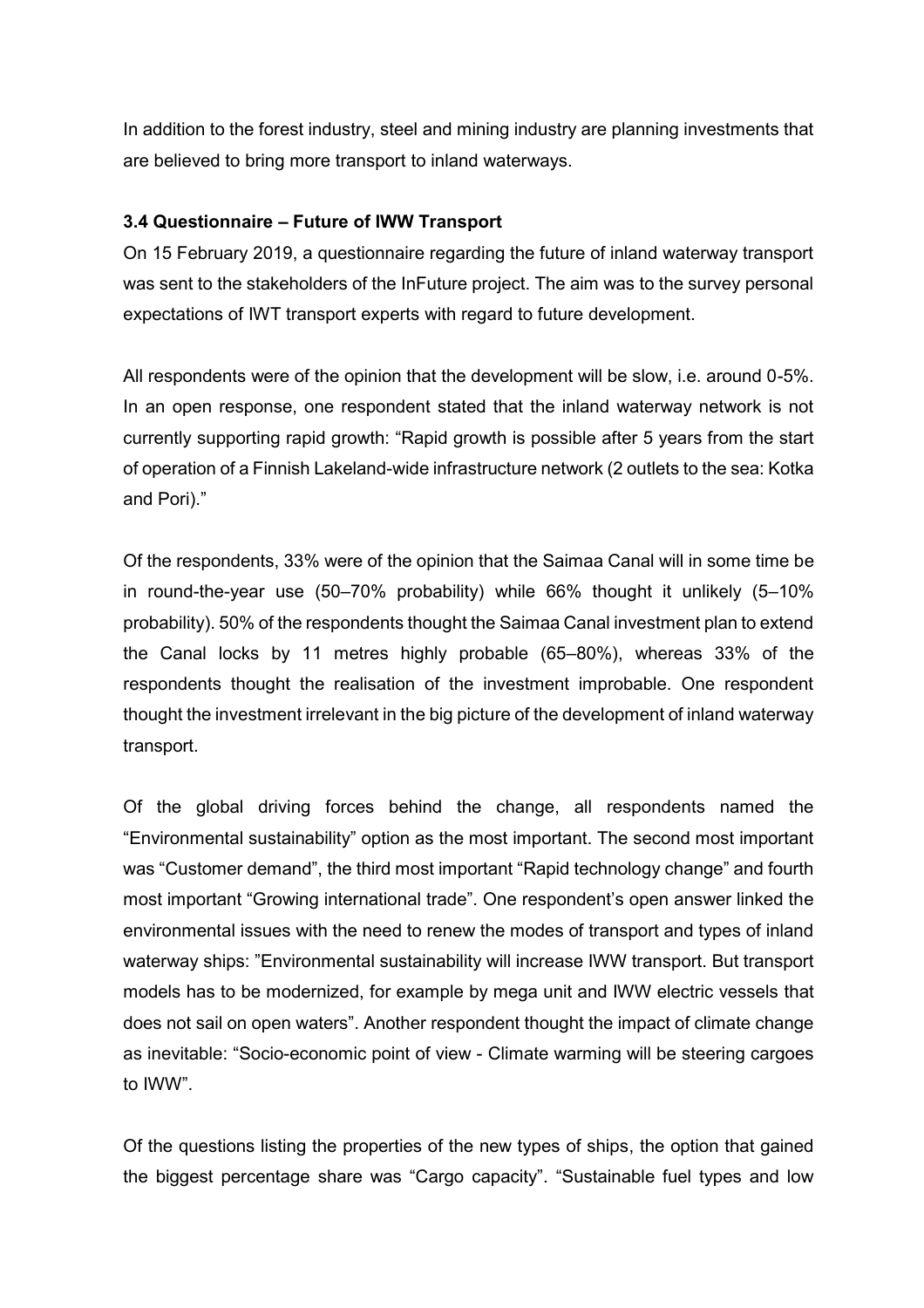consumption" followed right behind it. "Transshipment and cargo handling technology" took the third place, while "Innovative hull construction" became fourth and "Automatization" fifth.

With regard to the Russian market, the respondents expected that the situation would most likely remain uncertain. Two answers put the possibility of growth over uncertainty. An open answer to the question stated that "It would be more important to Finland to examine how to meet the EU Court of Auditors' claim on the importance of building a transport network." Even though the uncertainty with regard to Russia was expected to continue, all answers stated that Finnish-Russian cooperation in developing inland waterway transport was important. Of the forms of cooperation, "Opening new business opportunities" was considered by far the most important, with "Solving operative problems" in the second and "Education and research" in the third place. An open answer stated as follows: "Russians need modern ships as described and developed in our EU ULIVES –project."

As for pilotage, most of the respondents were of the opinion that obligatory pilotage slows down the development of IWT (option "Slowing down the development of transport"). Only slightly over 30% chose the option according to which pilotage makes development possible ("Making the development of transport possible"). What can be deduced from the answers is mainly that the question of pilotage divides opinions. The subject is discussed in more detail in Chapters "Economic efficiency of IWT" and "Digitalization and IWT".

#### **3.5 "Radical waterborne transport"**

Grounds for the development of IWT ships and inland waterways can be found, for example, in the publication of the Committee for the Future 1/2018, "Suomen sata uutta mahdollisuutta 2018–2037" ("100 Opportunities for Finland and the World 2018–2037"). The publication states that "Finland should be especially actively involved in technologies that solve significant societal issues, for such technologies also create global business opportunities and, at the same time, benefits for mankind and society". (Linturi & Kuusi, 2018)

Environmental technologies and energy efficiency, the importance of which was already established in the aforementioned questionnaire, provide solutions to challenges brought about by the global driving force. Energy efficiency is also considered in the publication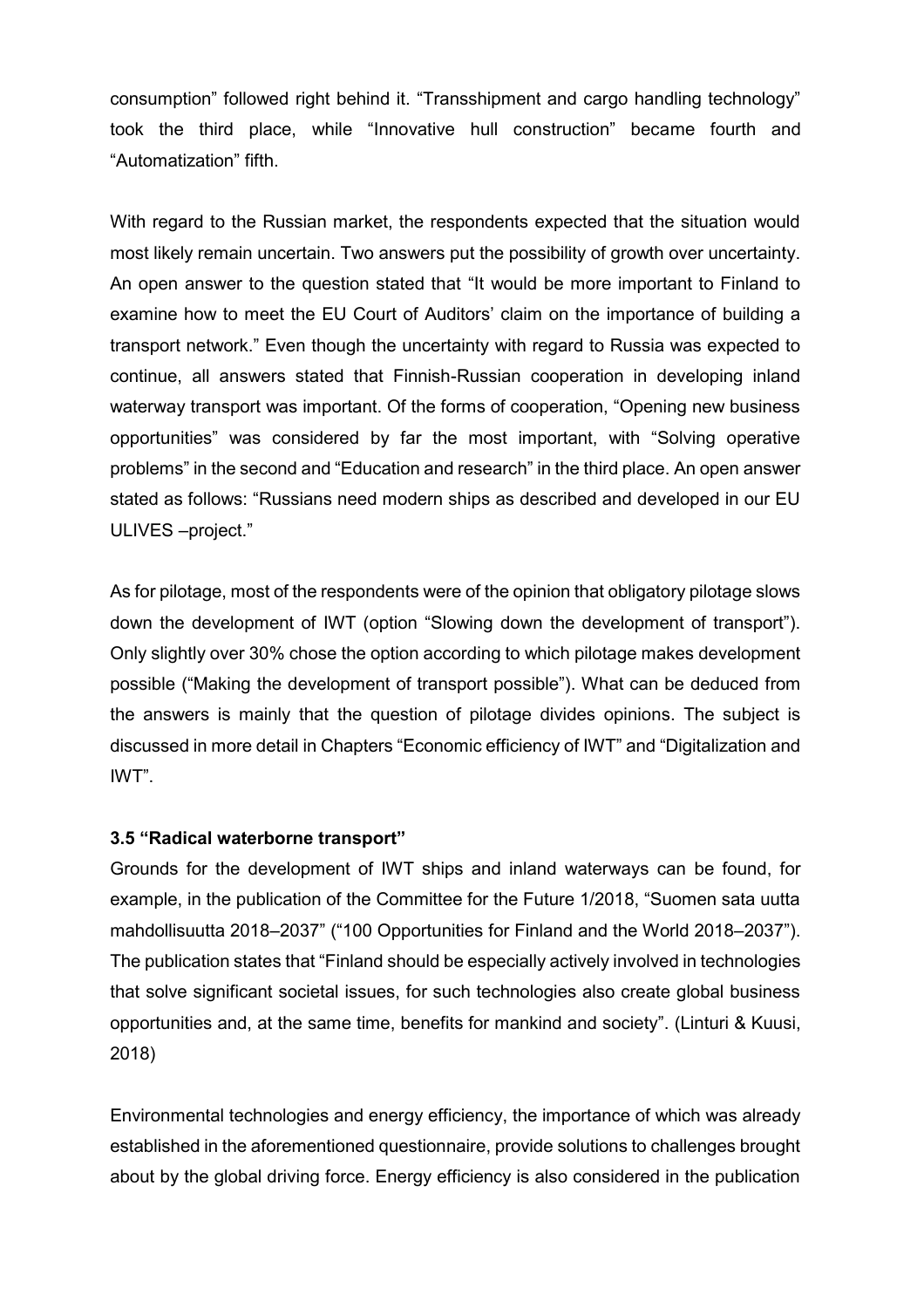by the committee for the future: "The draught and hull design of ships can be influenced through the latest technology. The draught determines the energy demand when the ship displaces water. The energy demand depends on the weight of the ship and cargo, the model, surface structure and shape of the hull and the speed of the ship. (Linturi & Kuusi, 2018, 264).

The publication also addresses the possibility of inland waterway transport to compete with road transport: "The economic efficiency of inland waterway transport and its development as a substitute to road transport depend on the loading and unloading opportunities, automatic ship mooring to both the piers and locks and special ballast requirements regarding inland waterways and travel in ice. Clearance height is also limited in inland waterway conditions" (Linturi & Kuusi, 2018, 264).

"Ships' hull materials can be replaced with lighter or even buoyant materials. This helps especially on inland waterways where maximum acceptable draught is shallow. A lighter vessel can carry heavier load or travel on fairways that other vessels cannot efficiently use. New composite materials, such as steel aluminium foam, facilitate very light hull structures."

Ship structures can also be made lighter by making the vessels unmanned. This will also increase cargo capacity. "Eliminating the crew costs makes is easier to reduce speed which in turn saves energy considerably," reads a chapter called Radical waterborne transport in the publication by the Committee for the Future. (Linturi & Kuusi, 2018, 264)

#### **3.6 Examples of ship design**

Global challenges have been tackled, for example, by the following new ship types:

## "NYK SUPER ECO SHIP 2050"

The resistance of the vessel was reduced by 35% by remodelling the hull to decrease water friction, by reducing the weight of the hull, and by minimising air resistance. The improvements where validated with CFD calculations. Further improvements were made by introducing fuel cells for electric propulsion, relying on other highly efficient propulsion devices, and the generation of renewable energy on board the vessel.

The energy demand of the vessel was cut by approx. 70% by eliminating energy and operational waste. The minimized energy demand enables truly emission-free operation. Instead of fossil fuels, the ship is powered by hydrogen produced from renewable energy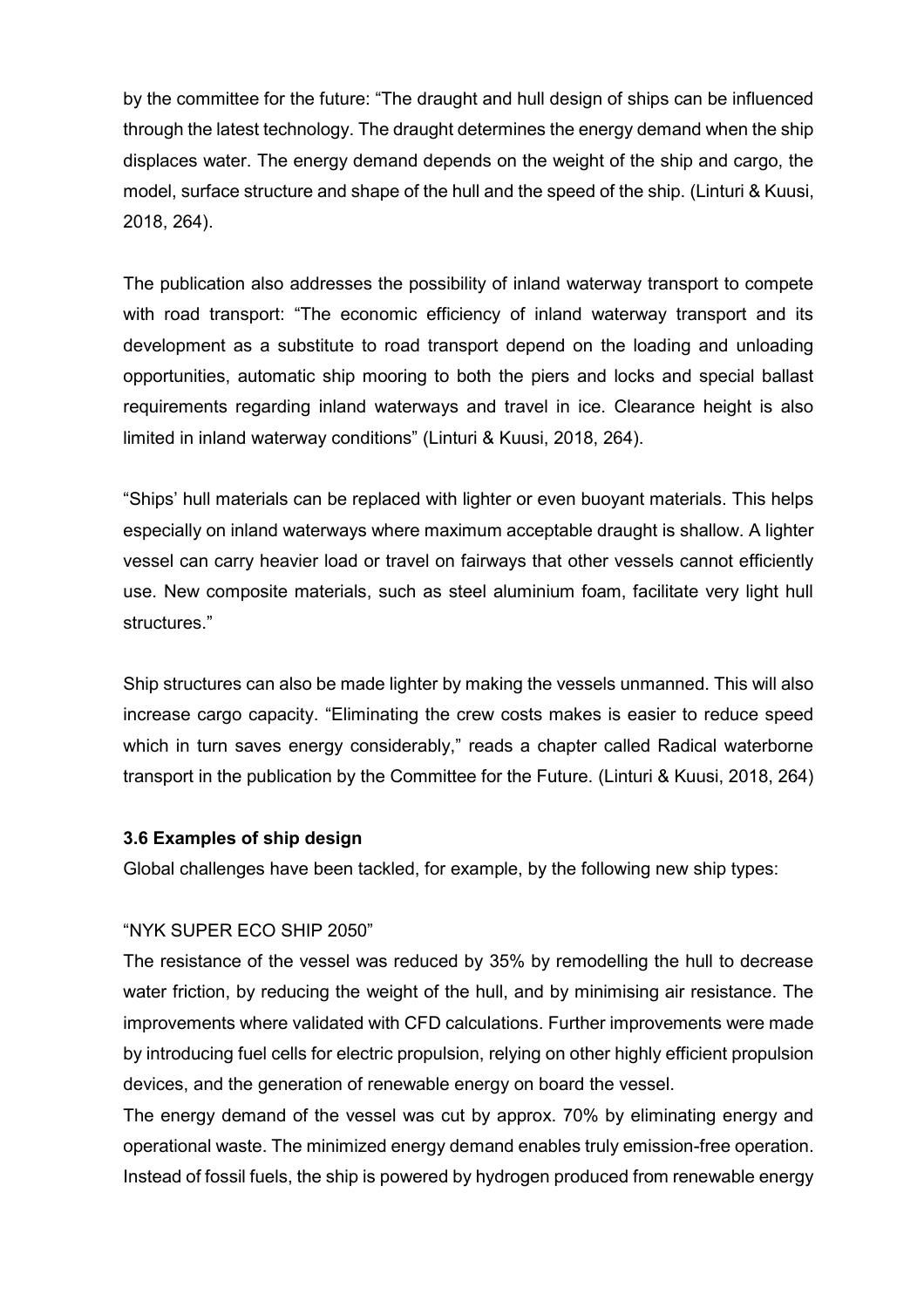sources. Some other futuristic elements in the concept include lightweight bionic design found in nature, the use of 3D printing for building materials, a digital twin of the vessel, and flapping foils inspired by dolphins to replace less efficient traditional propellers. (Elomatic, 29.11.2018)

#### "WÄRTSILÄ DUAL-FUEL MEDIUM-SPEED ENGINE"

Wärtsilä has been contracted to supply a complete power system, including two of its 6 cylinder Wärtsilä 20DF dual-fuel medium-speed engines, for a new dry cargo inland waterway vessel. This order extends the benefits of gas fuelled operation to an inland waterway vessel, and represents a strong endorsement of gas as a marine fuel. The vessel will be part of the ECO2 Inland Vessel project. This will be the first ever medium speed, dual-fuel, mechanically driven inland waterway vessel capable of operating for 95-99 percent of the time on LNG fuel, with a minimum of pilot marine gas oil (MGO) used for ignition. The engines are also capable of operating fully on MGO. In addition to the two Wärtsilä dual-fuel engines, the scope of the order includes two fixed pitch propellers in a nozzle, the coldbox, and the LNG tanks.

(Wärtsilä, 8.5.2012)

#### "LAFFCOMP BIOSHIP 1"

The concept is based on on a self propelled vessel for year-around traffic, the shallow draught of which allows it to use the natural harbours that were earlier used for launching wood in bundle rafts. In addition the vessel transports onboard the pneumatical/cargo crane or conveyer belt system necessary for loading so that no special loading equipment is needed ashore. Novelties of Laffcomp ship design: Vessel monitoring system, lock sysrem, loading and unloading system, LNG fuel system, light weight components.

(Laffcomp, 30.4.2009)

#### "YARA BIRKELAND AUTONOMOUS SHIP"

The vessel YARA Birkeland will be the world's first fully electric and autonomous container ship, with zero emissions. KONGSBERG is responsible for development and delivery of all key enabling technologies including the sensors and integration required for remote and autonomous ship operations, in addition to the electric drive, battery and propulsion control systems. A 120 TEU (Twenty-foot Equivalent Units) open top container ship. It will be a fully battery powered solution, prepared for autonomous and unmanned operation. The vessel will reduce NOx and CO2 emissions by reducing diesel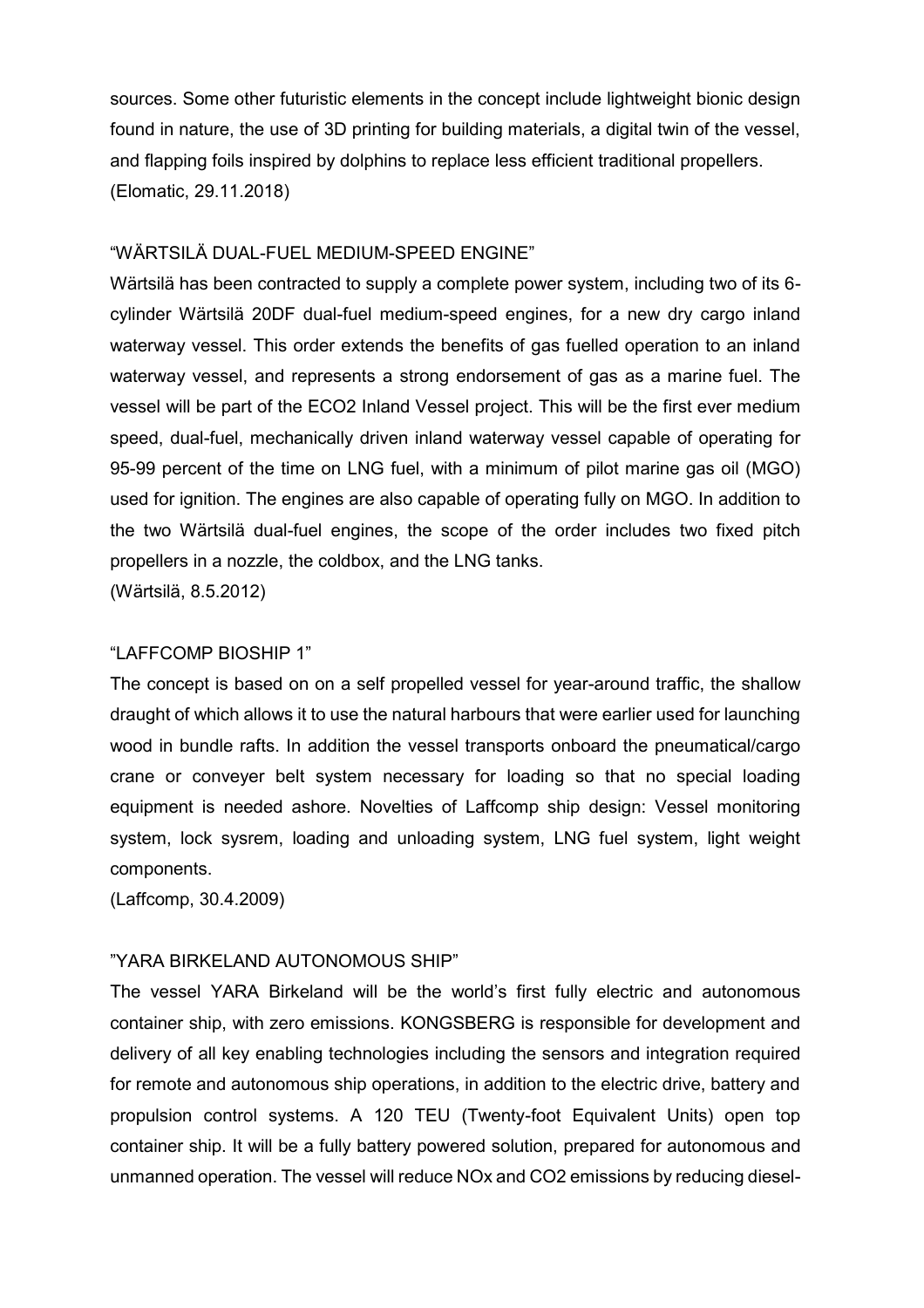powered truck transport by around 40,000 journeys per year. This eco-initiative will help to meet the UN sustainability goals, and improve road safety and congestion. (Kongsberg, 29.9.2017)

## "SELF-PROPELLED VESSEL - NEWS"

NEWS is capable of carrying three layers of containers stacked and four side-by-side. NEWS is able to operate on at least 80% of the European Inland Waterways. Logistical and technical features: Re-design of the vessel´s hull (transport efficiency), adaptable draught allows crossing low bridges and reacting to altering water-levels due to a ballast tank (increase days of navigability), adjustable LNG-electric energy – and propulsion system (increase resource efficiency – up to 30% - and decrease of harmful exhaust emission), adapted logistics-system for the respective demands of target markets, possibility of adapting the container vessel NEWS for multi-purpose use such as a riversea vessel or a car carrier.

(ScienceDirect, 2015)

## "WINTECC – INNOVATIVE WIND PROPULSION FOR CARGO VESSELS"

The WINTECC project aimed to demonstrate an innovative wind propulsion technology for cargo vessels. An automatically controlled towing kite system would be used and tested during the regular operation of a cargo vessel for the first time on a full-scale. The innovative wind propulsion technology, that was developed with the WINTECC project, achieved 5% fuel savings – corresponding to 165 tonnes/year of fuel and correspondingly 530 tonnes of CO2 per year for the vessel Beluga Skysails on an average route mix, and10-12% savings on North Atlantic and North Pacific routes. Larger 'kites', which will be available soon, will provide higher savings. For fish trawlers also higher yields are expected due to lower ship speed.

(Koutsoutos, 2009)

## **3.7 Cost benefits of IWT**

Maintenance of the Saimaa waterways and Canal has cost approximately 10 million euros a year and that of all waterways 108 million euros in 2017. Thus, waterborne transport constitutes only a fraction of the state's transport costs compared to the maintenance costs of the roads and railways.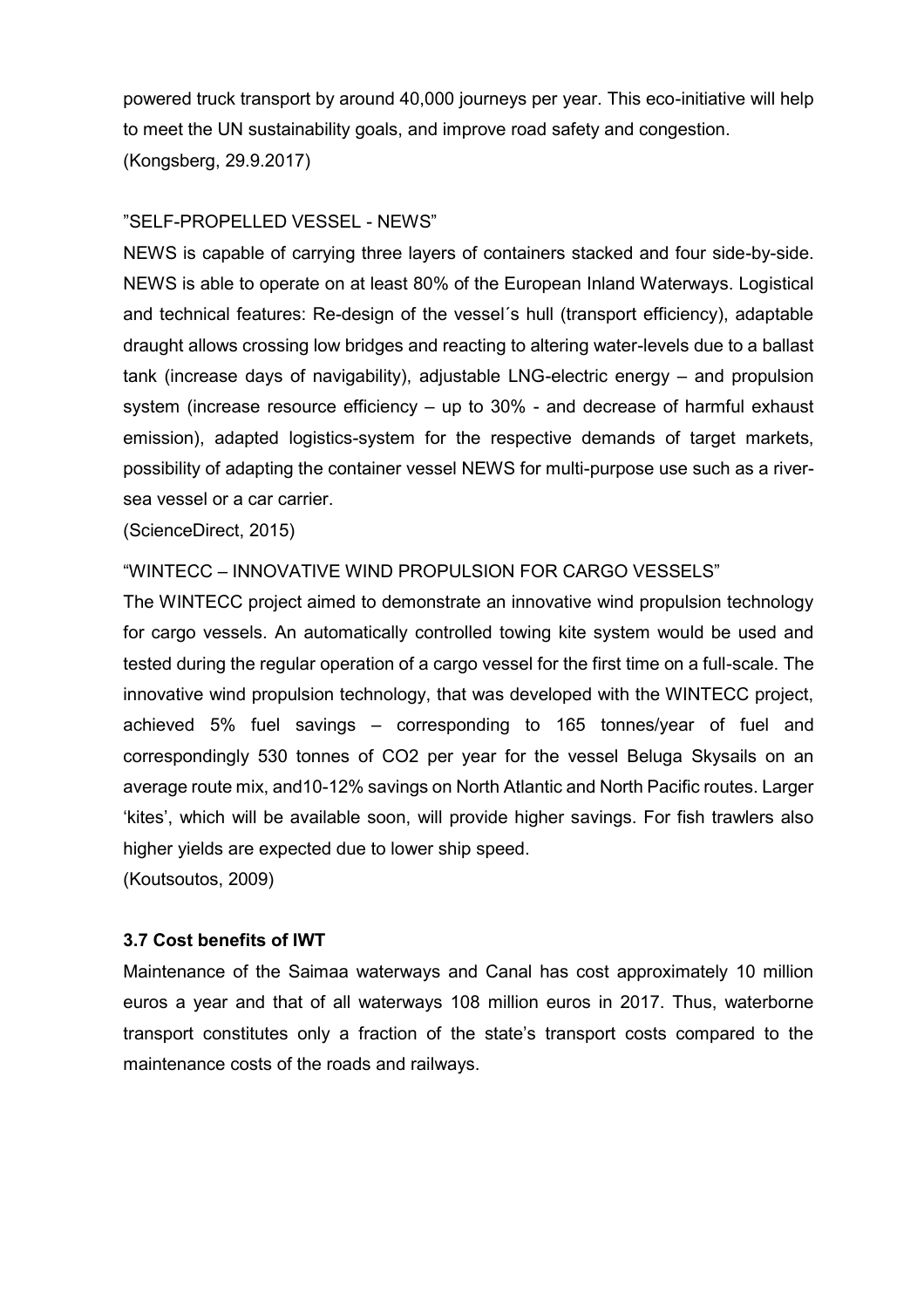## **Table 8. Transport maintenance costs in Finland**

| Maintenance costs (million EUR) |       |       |       |       |       |       |       |       |  |  |  |
|---------------------------------|-------|-------|-------|-------|-------|-------|-------|-------|--|--|--|
| Road                            | 495.9 | 540.6 | 552.7 | 560.7 | 568.7 | 578   | 604.1 | 744.3 |  |  |  |
| Railroad                        | 276.9 | 285   | 288.9 | 332.3 | 331.9 | 324.7 | 369.9 | 419.6 |  |  |  |
| Waterways                       | 74.7  | 86    | 79.3  | 86.2  | 80.3  | 68.9  | 87.4  | 108   |  |  |  |

(Autoalan tiedotuskeskus, 31.5.2018)

The cost-benefit analysis, made by M4 Traffic AB and commissioned by Finnish Waterway Association, also show IWT strong sides. This socio-economic analysis covered the social costs (emissions, accident costs, infrastructure maintenance etc.) related to the different transport scenarios that society values and can put a price on. (M4traffic, 2018)

The assignment was to analyze a typical freight transport between Joensuu (Finland) and Dusseldorf (Germany). The calculations based on actual transport volumes of pulp between two cities. The assumptions in the calculations based on studied effects of actual transports by truck, train and ship. All alternatives were calculated one-way direction from Joensuu to Düsseldorf and on a condition of fully loaded vessel, truck or train for a yearly volume of 200 000 mt.

(M4traffic, 2018, 2-4):

Six different transport options and one sub alternative are included in the analysis and compared to each other:

- Alternative 1 Direct vessel General cargo ship 2 500 dwt and 3 200 dwt
- Alternative 2a Truck (Carelian route) RoRo ship 9 500 dwt -Truck
- Alternative 2b Truck (Carelian route) Passanger ferry ship -Truck
- Alternative 3 Truck (Carelian route) General cargo ship 4 500 dwt -Truck
- Alternative 4 Train (Carelian route) General cargo ship 4 500 dwt -Train
- Alternative 5 Truck (Savo route) General cargo ship 4 500 dwt -Truck
- Alternative 6 Train (Savo route) General cargo ship 4 500 dwt -Train

The results of the socio-economic calculation show that direct vessel transport from Joensuu to Dusseldorf is the most advantageous (Alternative 1). This applies both to the total costs as well as the costs that affects society in terms of wear and tear, accident costs and emissions. "Regarding Alternative 1, the increase in ship size occur after 5 years, and is a result of the proposed investments in The Saimaa Canal", the analysis points out (M4traffic, 2018, 3).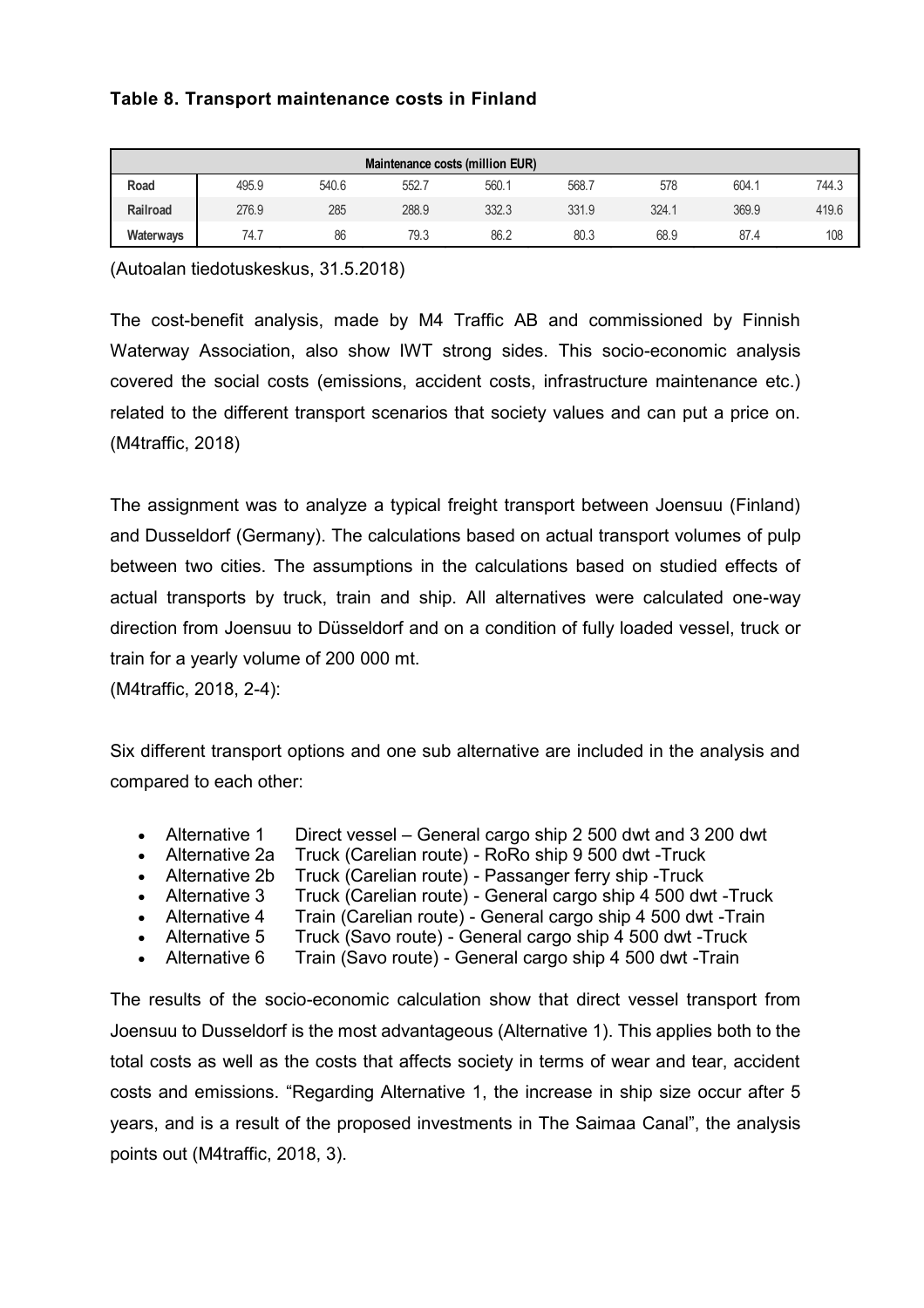#### **3.8 Finland, the EU and Russia**

There are 40,000 kilometres of navigable inland waterways and 250 inland ports in Europe. Annual transport exceeds 550 million tonnes of which 75% is international transports.

"Finnish inland waters are connected by water to the big lakes of Sweden, Central European inland waterway network and the Black Sea. In future, if the connection between France and Belgium is implemented, it will also be possible to get to the Mediterranean by European inland waters," says "Future opportunities for inland waterway transport in Finland 2018–2030" ("Suomen sisävesiliikenteen tulevaisuuden mahdollisuudet 2018–2030") by WPS Finland Ltd. (Mäntynen et al. 2018, 8).

Many traditional EU transport cargo volumes are expected to decrease due to the environmental norms (e.g. coal and oil). Just like in Finland, biomass transport is taking over a larger share of transport in the EU area. The construction industry and chemicals industry products are also increasing their share. A small increase can also be expected in the agricultural transport sector (Central Commission for the Navigation of the Rhine, 2018, 140-141).

The total length of the inland waterway network on offer in Russia is more than 101,000 km. The network extends over 11 time zones. Russian inland waters provide shortcuts between all the European seas: Baltic Sea–White Sea–Black Sea–Caspian Sea. The potential is, therefore, enormous. This network can be used to transport goods, for example, directly to the centre of Moscow – bypassing the terrible congestion. (Nonius Engineering, 2.7.2018)

National and international inland waterway transport experts agree that linking all modes of transports into a competitive multimodal whole is part of the future. This is the only way Finland gets to be part of the global delivery chains.

## **3.9 Regions guarding interests**

With increasing awareness, Eastern Finland regions have awakened to the need to cooperate in guarding their interests in waterway transport development. One indication of the increased awareness is the Saimaa development office implemented as a project.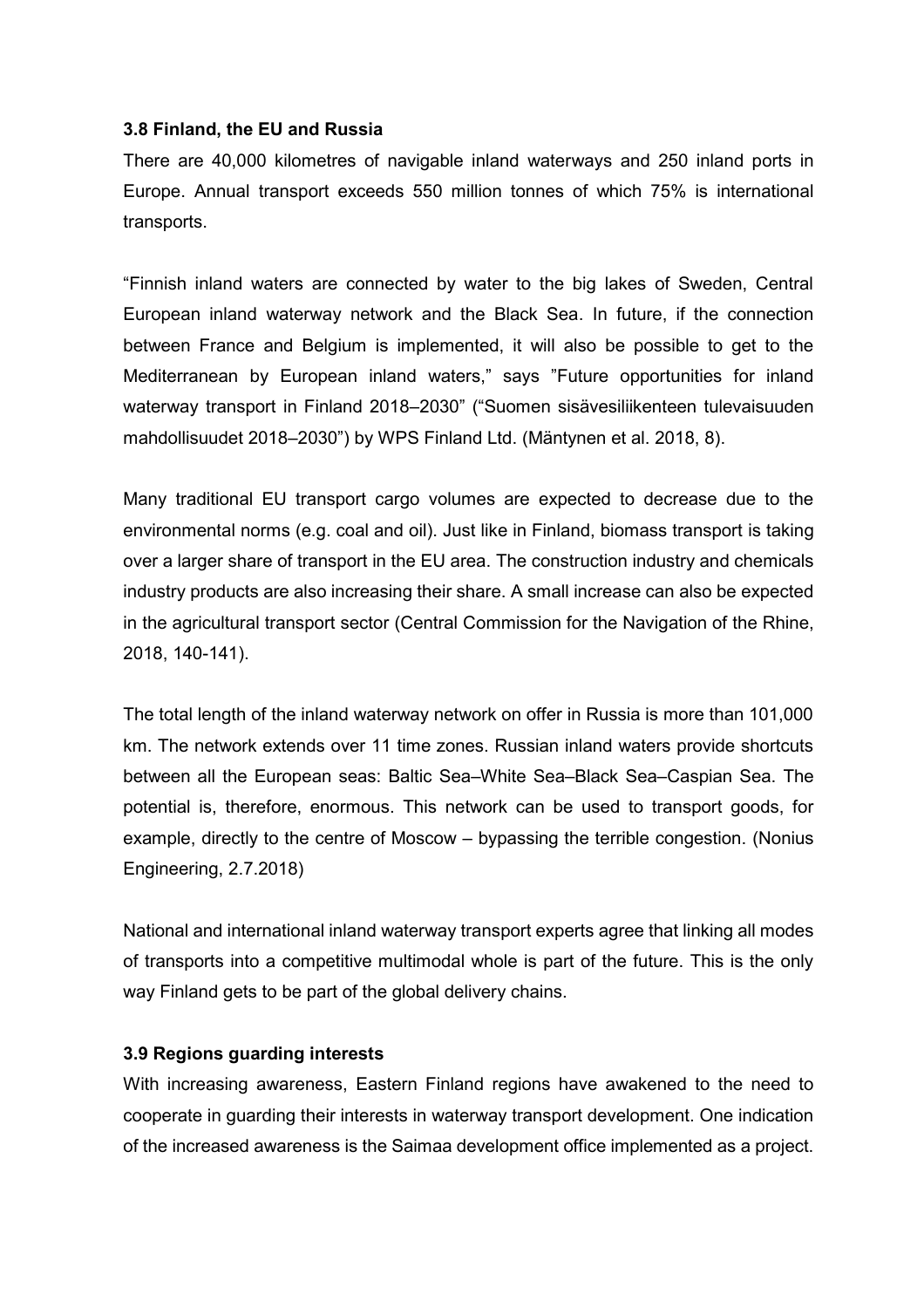The development office is responsible for coordinating the joint development efforts of the Eastern Finland regions, cities and inland waterway stakeholders.

"The transport part of the ELY Centres located in the regions should also be harnessed to promote equally other modes of transports than road transport, as traditionally done by the Finnish Road Administration," says Jukka Hasu, Project Coordinator at the Regional Council of North Karelia (Hasu 2019).

Inland waterway transport has been in need of guardian of interests, and the increase in common awareness has got people on the move. "The simple truth is that even if we get all the Members of Parliament from Eastern and Northern Finland behind the cause, they would still only represent  $\frac{1}{4}$  of all the MPs. A clear and open national inland waterway strategy would also be a good thing so that the development would not be on the shoulders of a few dedicated experts", Hasu adds.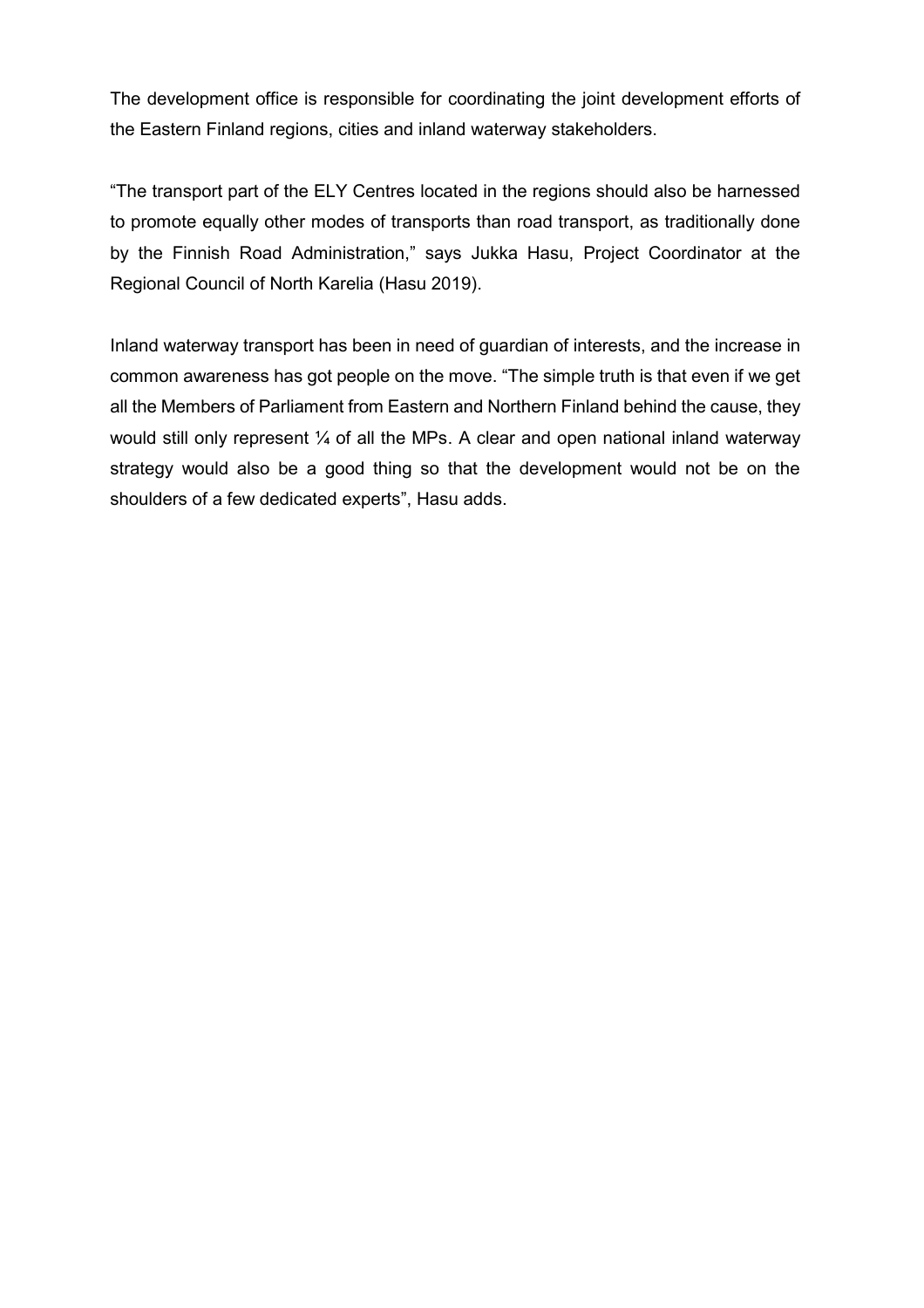## **4. CONCLUSIONS**

The investments in the Saimaa Canal enable navigation by bigger ships and transport of bigger cargos. The cargos will be approximately 3,100–3,200 tonnes – lifting the Canal water level by 10 cm allow the increase of cargo volumes. Better cargo capacity means better profitability. At the same time, the number of ship types that fit the Canal will increase. (Finnish Transport Agency, 24.1.2018)

The combined effect of the Canal, forest, mining and steel industry investments is believed even to double the amount of cargo through the Saimaa Canal. Industrial actors expect the transport volumes to increase to over 3 million tonnes by 2030. The growth makes investments in new vessels topical. The need is believed to be realised within 5 years of the Saimaa Canal enlargement.

According to the "Review on Inland Waterway Traffic 2018–2030" by the MINTC, "with the small yearly growth in goods transport continuing, the growth may bring about approximately one million tonnes worth of additional waterborne transport demand potential by the year 2030" (Kyykkänen et al. 2018, 14). The Ministry working group's growth prospects are more moderate than those of industry. According to the Ministry, higher growth is possible if inland waterway transports also attract part shipments and container transports.

## **4.1 Concern over the Canal renovation**

From the Finnish Transport Infrastructure Agency's perspective, the responsibility for the selection of the mode of transports lies with the shippers.

"They must specify what they want and promise in case the Saimaa Canal investment takes place. If there are cargo consignments, service will be provided. Up to this date, the speed and functionality of the service have been guaranteed," says Tero Sikiö (Sikiö 2019).

One concern has to do with the renovation work of the Saimaa Canal planned to be implemented in two 6-month long periods.

"If the canal lock extension work is started, it will stop the traffic for the two periods. This raises the question of whether the transports will return to the Canal if they are shifted to other modes of transport. The transports will return back if the service and prices are right," Sikiö concludes.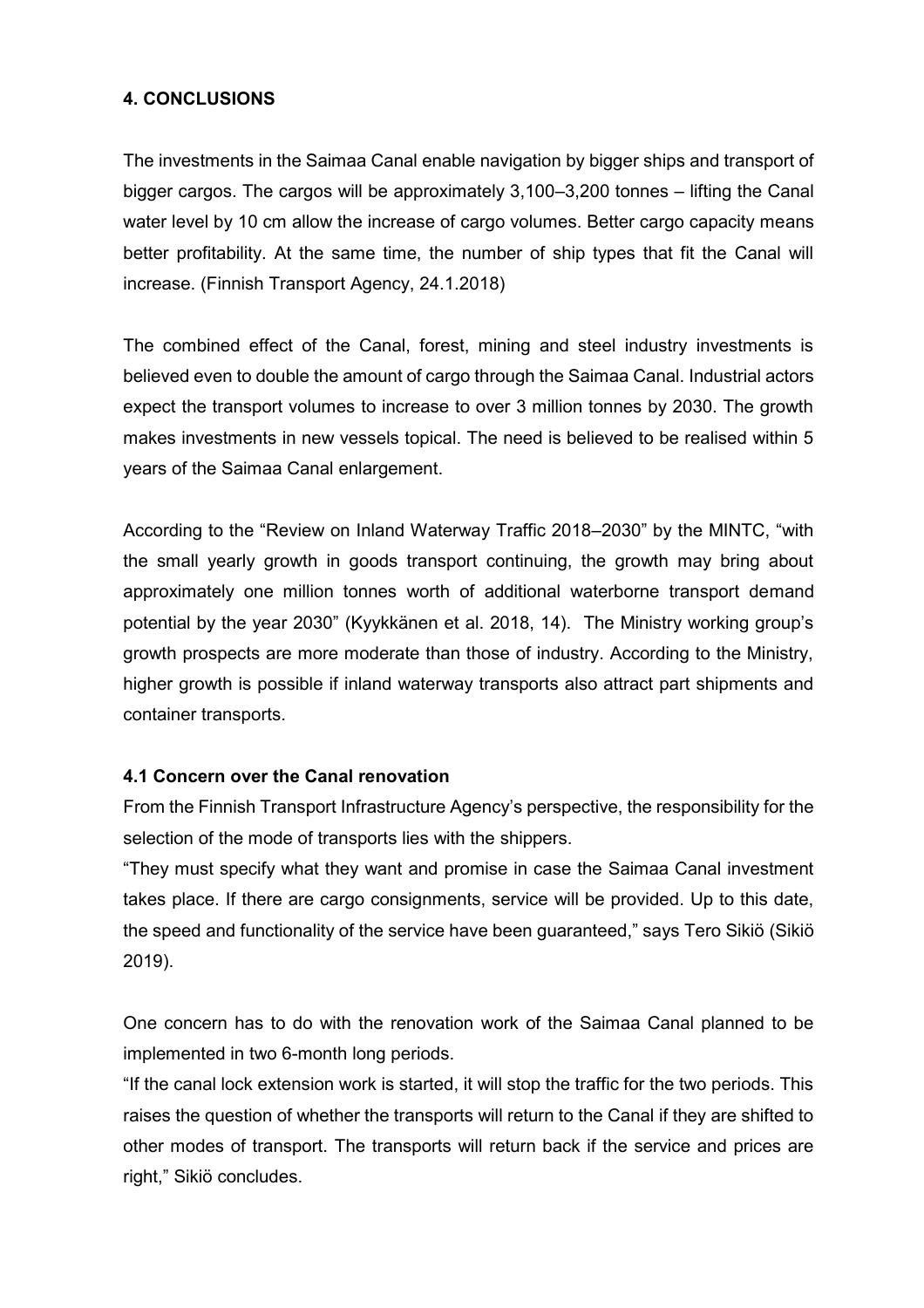#### **4.2 New "Saimax"**

Vessels dimensioned to fit in the Saimaa Canal are called Saimax. The maximum dimensions are as follows: length 82.5 m, beam 12.6 m, height from water surface 24.5 m and draught 4.35 m. The maximum size of the vessels will increase once the Saimaa Canal renovation has been completed.

"Industry has wished that the new Saimax would be 93 metres lengthwise and 12.6 metres breadthwise," says Tero Sikiö from the Finnish Transport Infrastructure Agency. "We strongly believe that the cargo volume will be 3,000–3,300 tonnes per vessel. Consignments from and interest among shippers will increase through ecological thinking. The cargo selection will include chemical pulp, paperboard, timber and bulk products," adds Hannu Kaipainen, Director, Service production at Oy Saimaa Terminals Ab (Kaipainen 2019).

"Though a fossil fuel, LNG will be the prevalent fuel solution in the beginning. Biogas and electricity come into play in the longer term. The technological development of transport over land also steers transport towards greener shipping," thinks Kaipainen. In addition to the fuel solutions, loading automation and conveyor solutions for conventional vessels are expected to be other areas for development.

#### **4.3 Timber floating channels, islands and new technology**

There are plenty of old 2.4-metre channels in Saimaa that formed the backbone network in the days of the old Canal. Utilising these so-called timber-floating channel routes, especially in raw wood pickup, would increase the transport volumes. That said, their development requires suitable vessels and a sufficient number of consignors.

The LAFFCOMP BIOSHIP 1 mentioned in the "Examples of ship design" chapter is an example of a vessel designed to operate in such a shallow water environment. It is capable of approaching the shore even at shallow points and loading and unloading goods using an onboard crane. Finnish Lakeland islands are an interesting proposition for a vessel that can load raw wood cargo in shallow water.

#### **4.4 Old fleet, new requirements**

Finnish inland ships are old (with an average age above 30 years), but in that respect, the situation is not much worse than in other countries. Other European countries also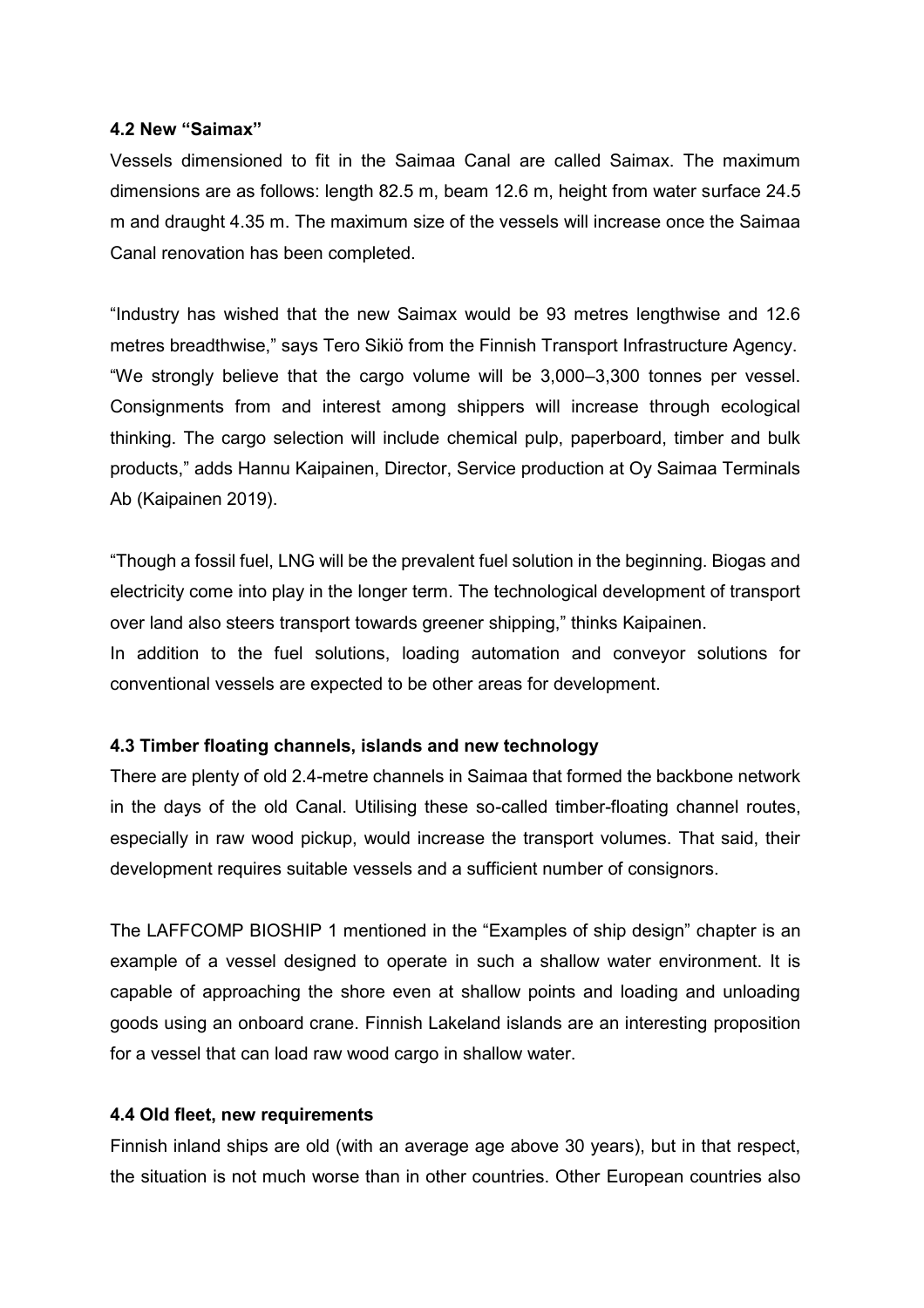have fleets consisting of old vessels, and it takes several decades before they are replaced with new ones.

The EU has funded a project ("MoVe IT") examining the best ways to modernise the old vessels. Though it is not possible to change the hull of a ship without considerable costs, outdated equipment can be replaced. The MoVe IT! project looked for concepts that would be best suited for inland vessel modernisation:

"The ship owners expressed very little interest in power-related retrofits. The reason behind this is that emission abatement techniques such as filters and catalysts can only lead to very limited fuel savings"…"Other solutions like LNG, CNG, Fuel sell, dieselelectric or all electric propulsion all require major modifications to the engine room and large investments"…"The options that are deemed most interesting by the ship owners are those that lead to reduction in fuel consumption, and thereby to a reduction in fuel cost, but do not require a major investment. This implies that the ship owners were primarily interested in optimizing the flow of water around the ship by means of solutions that do not require major adaptations to the shape of the hull itself. Especially replacement of rudders is deemed an interesting option by several ship owners, while two owners are also interested in using a pre-swirlstator in front of the propeller", says the project report. (Hekkenberg & Thill, 10.9.2014)

When designing new vessels, it should be remembered that the service life of inland vessels has traditionally been exceptionally long. With careful design, modernisation taking place decades from now will be much easier and cheaper to carry out.

The designers should also bear in mind that the intended use of the vessel may change over the decades. If the vessel has been designed flexible also from this point of view, it makes it much easier for the owner of the ship to react quickly on any changes in the business environment.

The SELF-PROPELLED VESSEL – NEWS mentioned in the "Examples of ship design" chapter is designed especially with adaptability and suitability for as many environments as possible in mind. This makes the vessel's service life management easier.

The number of cargo ships navigating on EU inland waters has decreased, but the volume of transported cargo has not. This has been made possible by bigger vessels.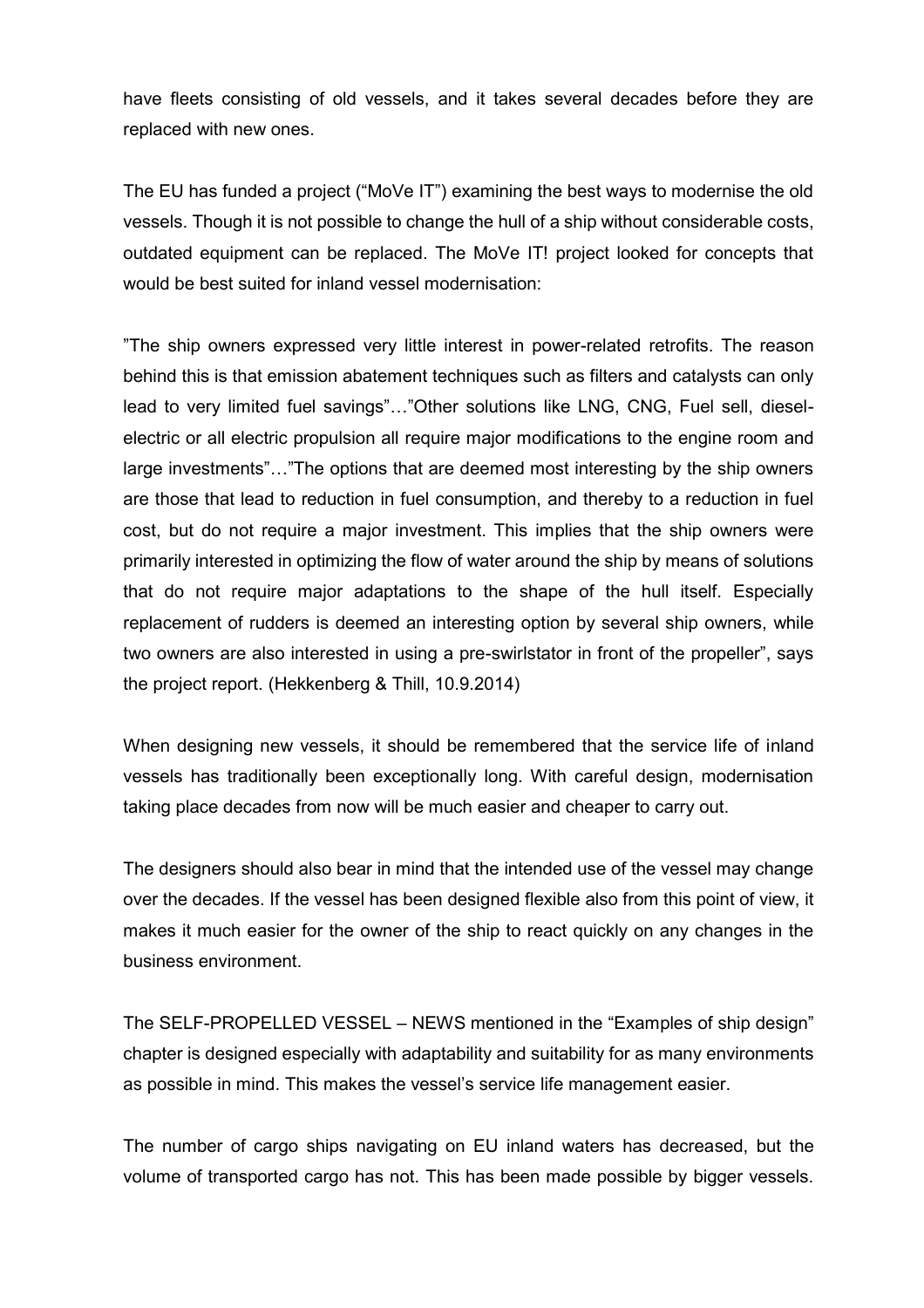The design of new vessels has emphasised communication and navigation systems that enable more efficient and safe transports. Vessel investments are significant, but due to the return they offer, the production of inland waterway vessels is predicted to grow by 2024 (Free automotive news, 19.2.2019).

## **4.5 Economic efficiency of IWT**

The Finland State of Logistics 2018 survey by the Turku School of Economics reveals that enterprises in the Finnish Lakeland area are critical of the current state of goods transport. According to the enterprises, transport costs have increased, and the transport infrastructure framework does not anymore fully correspond with the cost development:

"Straight averages show that, regardless of background variables, there is a significant number of enterprises in Finland with considerably high logistics costs related to, for example, transport and inventory holding." Many of the enterprises believe that logistics and transport costs will increase further by 2021 (Solakivi et al. 2018, 98).

Inland waterway transport can be used to reduce costs to the industry, at least somewhat. Tero Sikiä from the Finnish Transport Infrastructure Agency reminds that while inland waterways are not suitable for all transport, they have been found costefficient in, for example, factory-to-factory transport: "There are many ships travelling on the Baltic Sea that will fit the new dimensions of the Saimaa Canal. In future, these could be utilised in round-trip transport" (Sikiö 2019).

Timber floating is an inexpensive way to transport raw wood and, simultaneously, store it. At the moment, only UPM floats raw wood to its production plants. Floated tonnage has decreased from 1.0 million tonnes to 0.25 million tonnes. "If timber-floating stops completely, the price of raw wood transport will go up," predicts "Review on Inland Waterway Transport 2018–2030" by the MINTC (Kyykkänen et al. 2018, 14).

Costs incurred by IWT also include pilotage that has been subject to considerable public debate. Amendment of the Pilotage Act enables experiments with remote pilotage believed to bring the pilotage costs down in the near future: "Ship pilotage costs will decrease significantly if remote pilotage is taken into wide use. Currently, shipping companies pay approximately 1,400 euros for one pilotage. Approximately one-third of the current pilotage fee consists of costs incurred by transporting the pilot with car and pilot boat" (Aamulehti, 27.2.2018).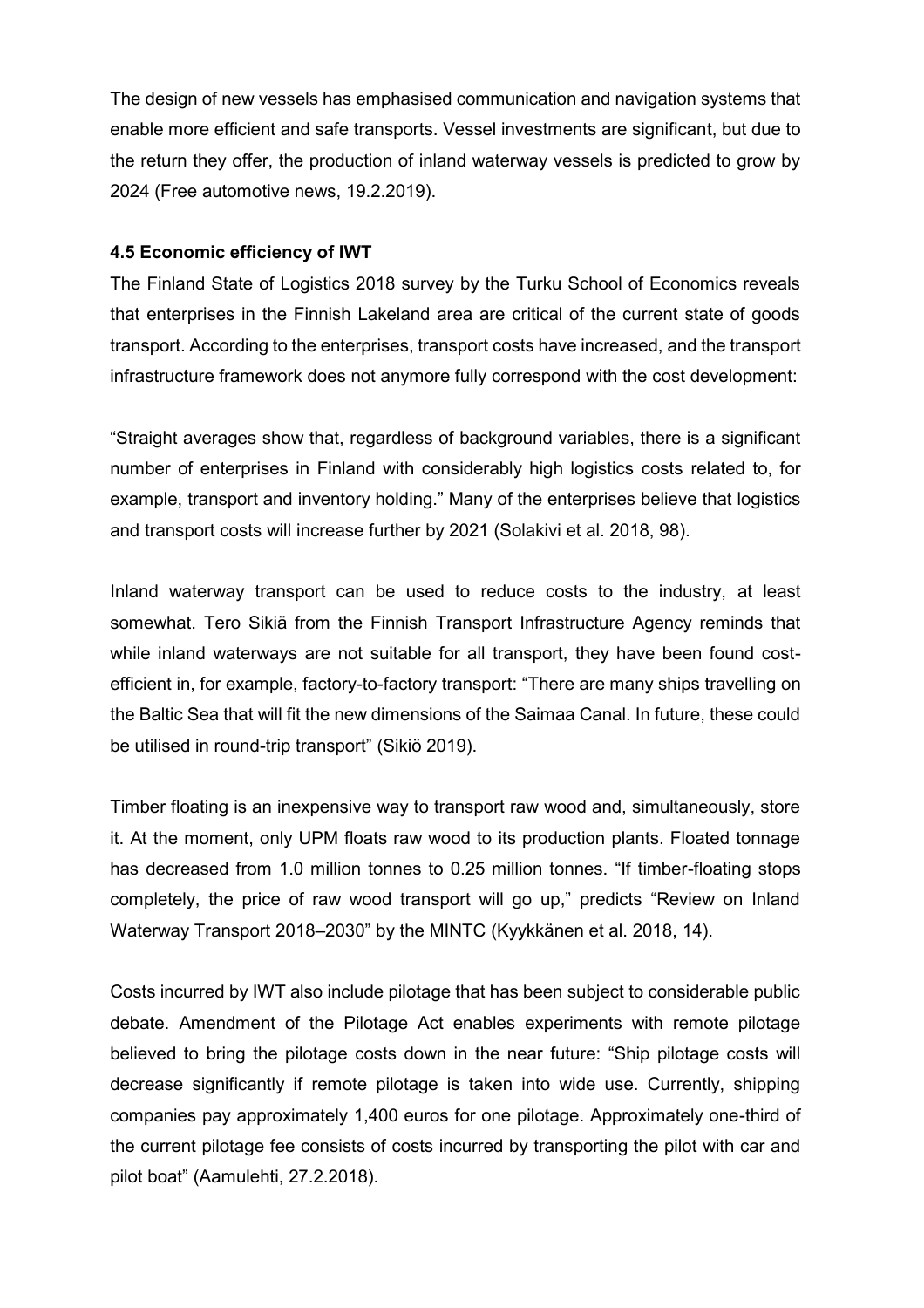#### **4.6 New cargo flows**

Containers are a practical way to transport both general cargo and bulk. They play a significant role in European goods transport. Even though the level of inland waterway port infrastructure is generally good, container handling options are limited. This is an important consideration with regard to the development of inland waterway transport because containers, being units that are compatible with other modes of transport, provide at least a framework for a smooth way to move cargo from ship to road or rail. This makes onward transportation around the world possible.

"Conventional handling of full containers and project shipments using own equipment in Saimaa ports is currently not possible. In Joensuu, there is a reach stacker that can be used for handling at the shore. At the moment, conventional handling of containers or project cargos requires a mobile crane to be ordered outside the port," says Jukka Hasu from the Regional Council of North Karelia (Hasu 2019). "That said, new concepts can be tried out under quite a tight schedule as small ports, and their operators can react quickly to the needs of the customers."

Jorma Mäntynen, Director at WSP Finland Ltd, suggests that container transport could be developed by introducing international port pairs like, for example, Joensuu and Gdansk: "A ship would have a week's turnaround time" (Mäntynen et al. 2018, 12). According to Mäntynen, the problem related to the availability of containers should be solved through balanced traffic and a "container depot" model. The model includes container reception, reporting of the location and condition to the owner and carrying out of any repair work needed.

The size of ships in Saimaa limit the capacity of the container vessels compared to those used at sea: "If the current Saimax cargo capacity is approximately 2,500 tonnes, a quick calculation tells us that the vessel can accept 82 containers weighing 30.4 tonnes each. Correspondingly, the 3,200 cargo tonne vessels travelling in the extended Canal can accept 105 containers by calculation. Containers with lighter load could even be loaded with more than this, taking into account any other dimensional limitations the vessel may have," calculates Elias Altarriba, R&D Specialist at the South-Eastern Finland University of Applied Sciences (Altarriba 2019).

In any case, the figures are diminutive compared to the bigger container ships that can carry 12,000–18,000 containers. Containers can also be used to carry a wide range of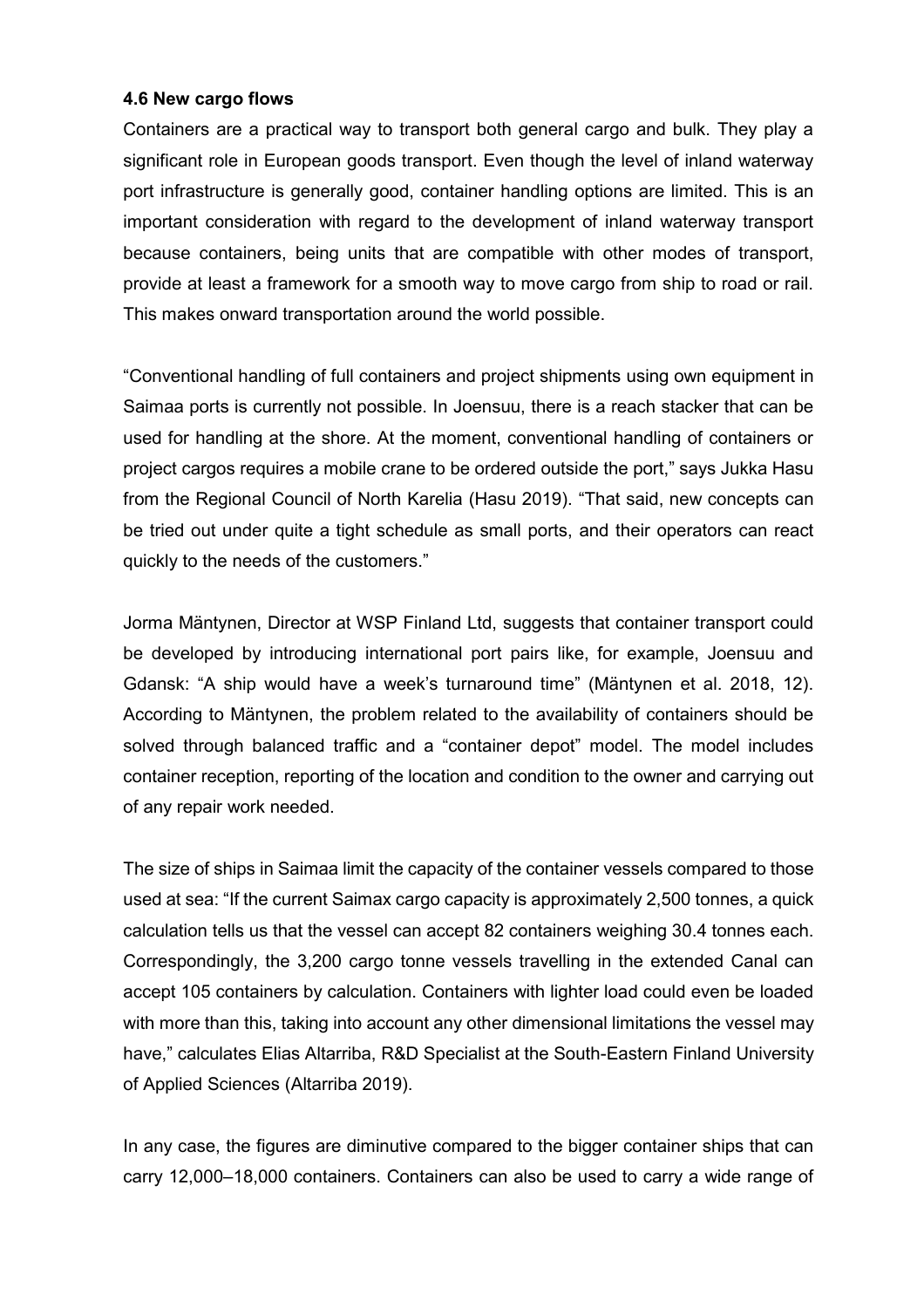goods, including cold products or liquids in special containers – providing opportunities to diversify the current flow of goods consisting mainly of raw material.

"IWT barges can be loaded and unloaded with a reach stacker, provided the reaching distance is not too long. It must also be made sure that the reach stacker is heavy enough if it is used to lift heavy cargo from few metres away. Reach stackers can be equipped with front support legs that make it possible to lift heavier cargos from greater distances," recalls Ville Henttu, who has studied intermodal transport at the South-Eastern Finland University of Applied Sciences. "Probably a maximum of 60 TEU containers on one barge so that they can be in three rows and the reaching distance is not too long," adds Director of Research Henttu (Henttu 2019).

There has been a discussion among the Finnish IWT stakeholders about how to gather small consignments for a cargo vessel. This kind of integration would be important to introduce new product groups and actors to inland waterway transport. According to Mäntynen from WSP Finland Ltd, integration would be a natural part of the port operator's work: "It could take on a stronger role by taking responsibility for combining the various modes of transport into transport chains as well as smoothing of collection and distribution of decentralised goods flows" (Mäntynen et al. 2018, 23).

"In Finland, most of the bio-based energy is derived from wood as a by-product of forest industry" … "Growth targets have been set in particular for forest chips, that is, wood biomass collected in connection with final felling and thinning of forests," states the "Review on Inland Waterway Transport 2018–2030" by the MINTC (Kyykkänen et al. 2018, 16). As the global demand grows, the wood biomass must be collected ever further away from the power plants.

According to the MINTC, "Wood energy transport by barge in open water conditions is competitive with road transport on transport journeys in excess of 100 km, provided that the initial terminal transport does not exceed 50 km." For transports in excess of 100 km, both waterborne and railroad transport are competitive options.

The total transport potential of wood fuel in the Saimaa region is 2.5–3 million tonnes. Connecting the Kymijoki waterway to the wood fuel transport network would require investments in loading and unloading sites, fairways and equipment.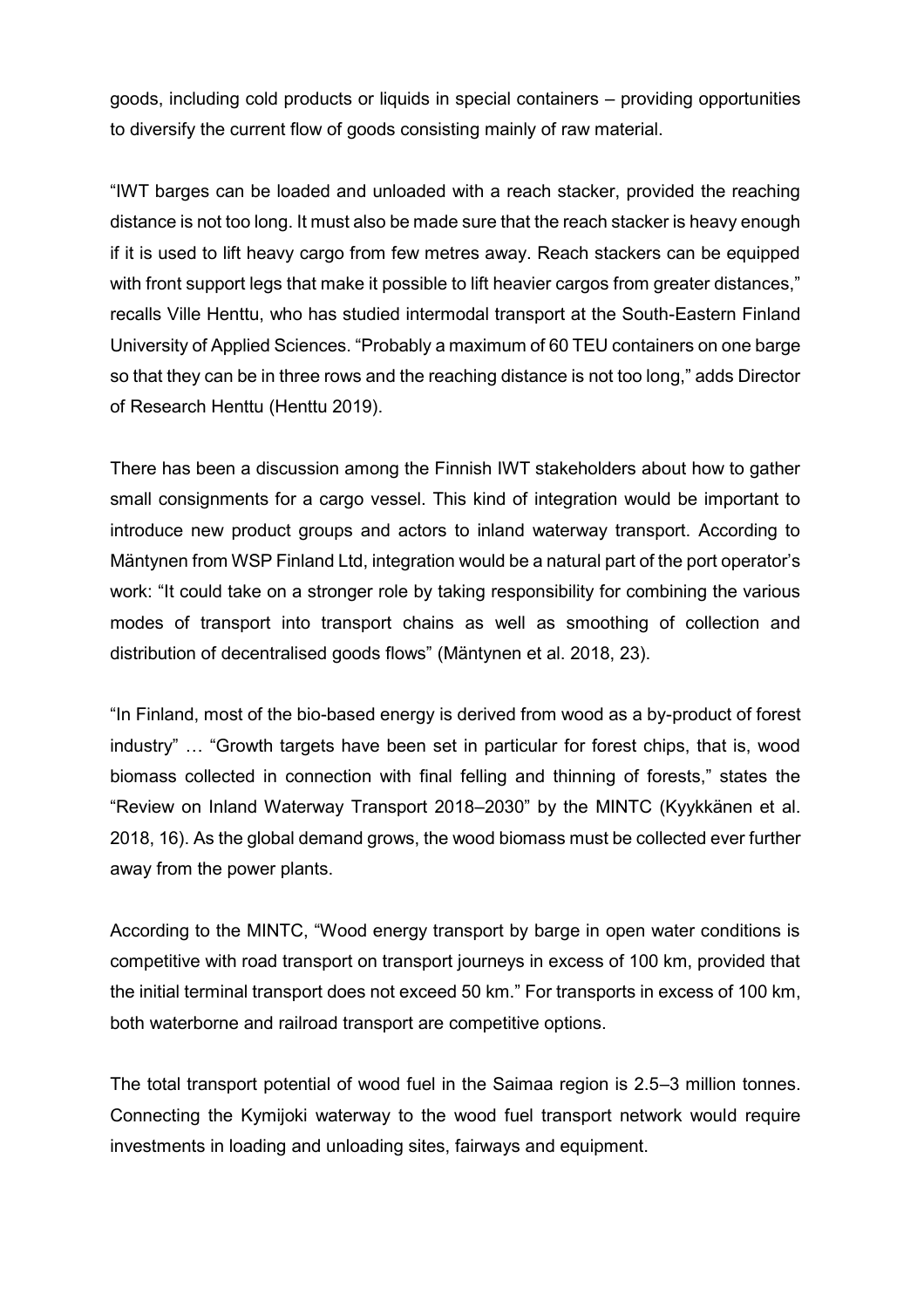To increase demand, marketing is needed. Since any discussion of Finnish inland waterway transport also includes overseas transports, the marketing also must be international. Finnish enterprises and organisations have often been criticised for poor marketing. This is not necessarily a problem that has nothing to do with wrong attitude, but lack of expertise instead. Finland has just entered the world of digital marketing. It takes time for top expertise to emerge.

Development of inland waterway transport requires an extensive cooperation group, and the services and expertise it provides must be marketed to potential customers. Due to the multitude of actors involved, one solution for the design and implementation of marketing could be an in-house type marketing team tasked to collect up-to-date information from the partners and compile it into marketing packages suited to the target groups. The team would be responsible for establishing the necessary relationships with the domestic and foreign media and mastering digital and other marketing communication channels.

#### **4.7 IWT and Multimodality**

"The regions of Eastern Finland are cooperating in preparing the Corridor of Main Road 6, the identification of the nodes along the Corridor being one of the main themes. In prioritising the nodes, the more forms of transport the node includes, the greater the significance it can receive," explains Jukka Hasu from the Regional Council of North Karelia (Hasu 2019).

According to him, the infrastructure for multimodal transport is in place, but the service offering should be expanded to cover the ports with the most potential.

"Of the city-owned ports, Joensuu's deep water port and Lappeenranta's Mustola have the biggest potential. Of the industry ports, Kitee's Puhos Port and Imatra's Vuoksi Port have equivalent potential," thinks Hasu.

Better capacity to handle containers also facilitates seamless combining of various forms of transport and opportunities to tap into international goods flows.

#### **4.8 Digitalization and IWT**

In September 2018 European Commission published a working document on digital inland navigation (DINA Study). As a part of it a coalition of IWT operators and ports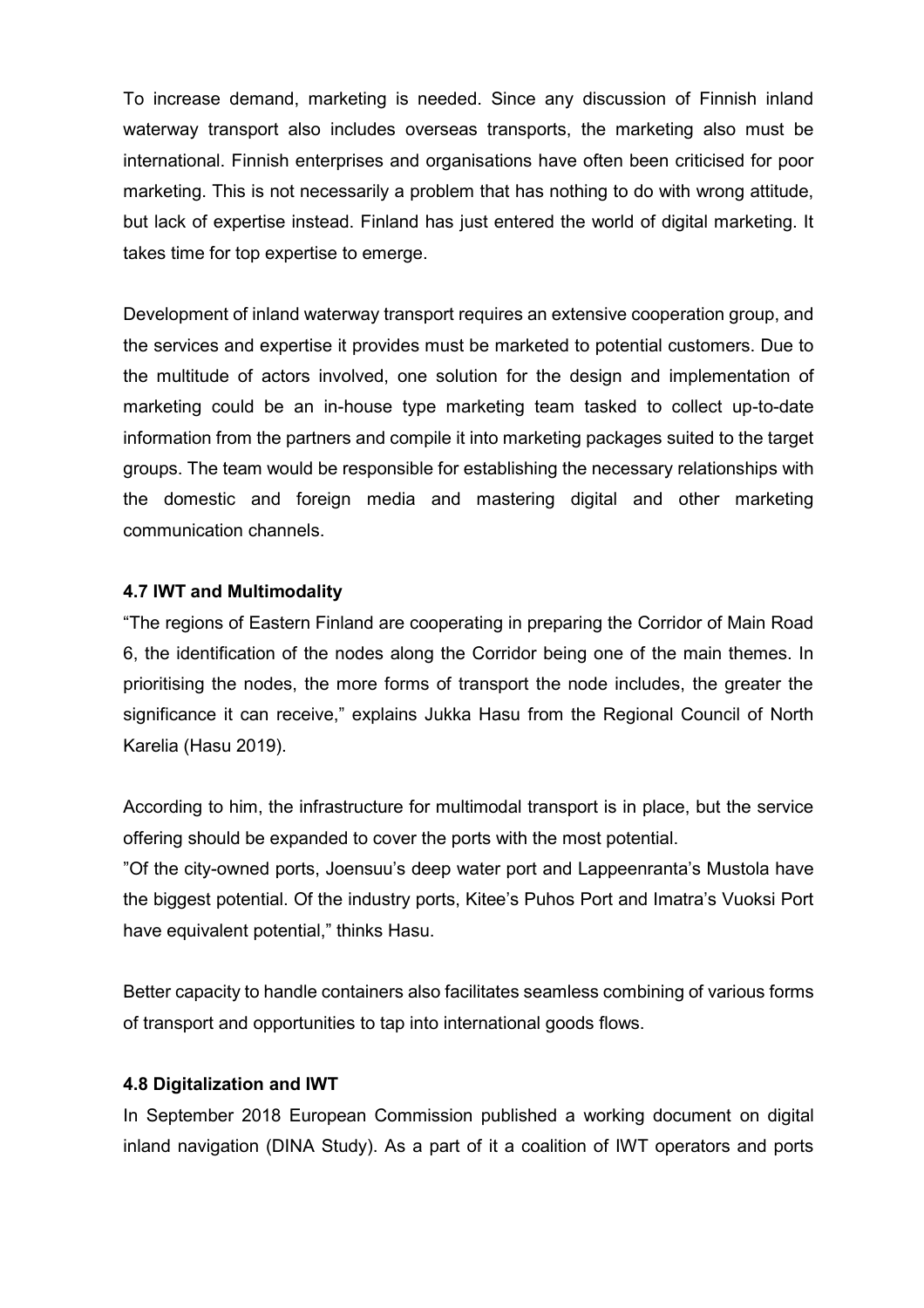proposed its vision towards 2030 that includes same topics that Finnish stakeholders have been planning:

- Traffic planning: Optimisation of lock and bridge schedules in cross-border corridors to reduce waiting times, the overall duration of the voyage and to optimize energy use;
- Route planning: Provision of network information including its operation status to support route planning. Actual and forecast information on the fairway allowing for more efficient planning.
- Voyage planning: Supporting voyage planners with real-time and predicted traffic information and interface to traffic planning services to ensure best possible ETAs.
- Logistic planning: Single window access for the exchange of vessel and cargo position information among logistics users to make waterway transport visible in digital supply chain.
- Single window service limit multiple reporting. In addition, data are collected and analyzed for a more efficient use of the waterway infrastructure.
- Berth management: Berths are the waterway parking space. The tool provides online information about available berths and allows booking. (European Commission, 18.9.2018, 12-13)

One of the most important findings of the DINA study was that digitalisation covers more and more areas in society. Therefore, IWT experts should look around and think which of the existing digital solutions would suit to their needs: "Re-using and building on existing systems could significantly shorten the time to market and avoid duplication of efforts and investments" (European Commission, 18.9.2018, 13).

Tero Sikiö from the Finnish Transport Infrastructure Agency point out that, compared to many other countries, IWT digitalisation and automation is pretty well under way in Finland. That said, there are problems too, like the age of the vessels. Old vessels, for example, do not have bridges with the technology required to utilise the flow of telecommunication. In Finland, digitalisation is being integrated into, for example, channel markings and remote monitoring and management systems. (Sikiö 2019).

Mikki Koskinen from ESL Shipping Oy stated at the "Vesitiepäivät" waterway event in Lappeenranta that "even a simple cargo vessel has 30–40 separate technical systems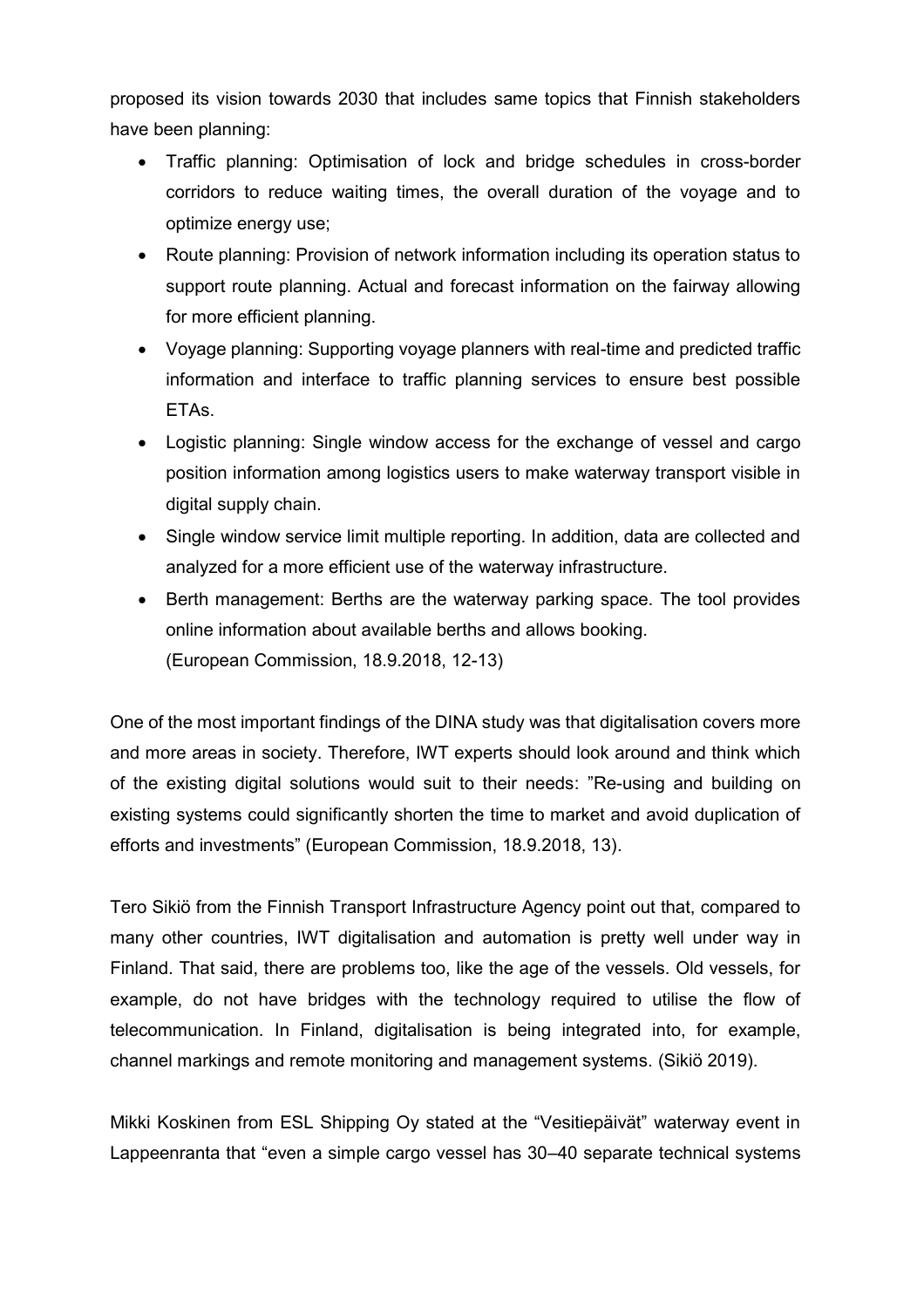in its engine room. All those systems should be made fully automatic, redundant and possibly duplicated." It all costs money, of course. Mikki Koskinen recommends small steps instead of giant leaps in digitalisation: "Add some digital or autonomous features providing clear benefits. That way, the company does not take too big a commercial risk" (Koskinen, 23.1.2019, 8).

Automation providers have started to explore the integration of the systems mentioned by Koskinen. Integration of machinery automation, navigation systems and energy saving methods in a manner allowing the use of information produced by each system on any terminal interests shipping companies, according to a University of Turku Bachelor Thesis (Lehto, 2014, 39).

On 17 January 2019, the Government of Finland decided to amend the Pilotage Act, which entered into force in 2003, to allow remote pilotage subject to authorisation in those public channels in Finnish waters and in the Saimaa Canal lease area that have been marked as routes requiring pilotage. In future, the pilot may perform his or her duties somewhere else than onboard the vessel.

"Performing pilotage somewhere else than onboard the vessel requires new technological solutions also on fairways. The safety devices of the experimental fairway, including buoys, lateral marks and beacons must be equipped with sensors indicating, for example, where the fairway goes and what is the position of the vessel in relation to the safety device. Investments required in the ships for remote pilotage should remain modest," writes Aamulehti in an advance story on the legislative amendment 27 February 2018 (Aamulehti 27.2.2018).

The government proposal draft amending the Pilotage Act states that "Remote pilotage has been tested earlier in, for example, Norway by performing pilotage utilising radar information and VHF radio communications" … "An assessment conducted in Denmark in 2014 (Danish Maritime Authority 2014: Technological Assessment on the Possibility of Shore Based Pilotage in Danish Waters) states that remote pilotage is already technologically possible but, due to the limited experience available, requires careful and progressive testing in order to be implemented in a safe manner" (Hallituksen esitysluonnos, 16.2.2018, 3).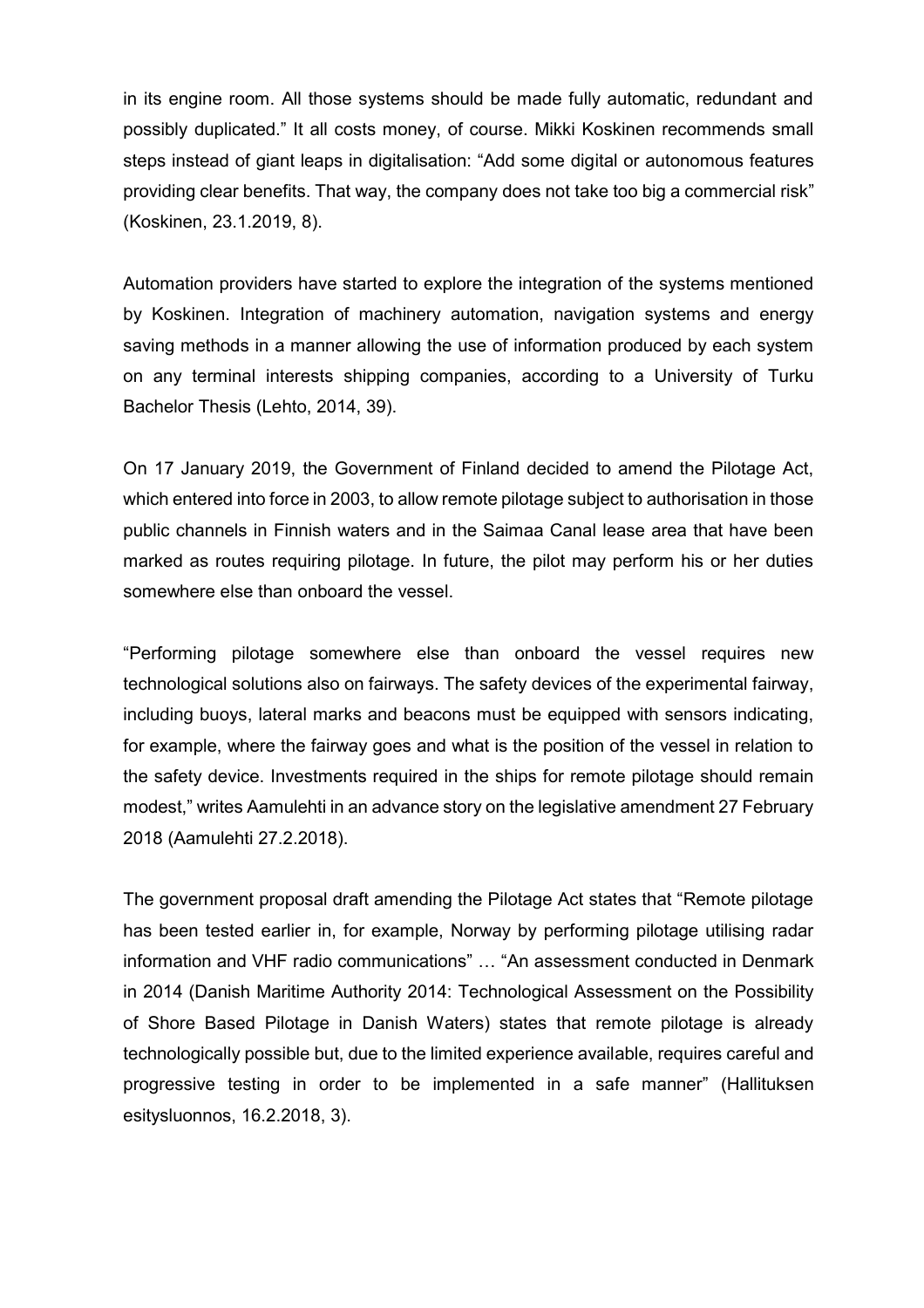In Finland, pilotage has been digitised by adopting a mobile ERP system for real-time monitoring of the pilotage performance. In the Finnish ePilotage concept, information is collected, produced and processed to facilitate a better service process (Sonninen, 23.1.2019, 3).

#### **4.9 Opportunities in Russia**

As stated in the "Future of IWW Transport" questionnaire above, IWT stakeholders consider cooperation with Russia important. Opening new business opportunities and solving operative problems were named as the most important goals for the cooperation.

"Also in shipping to Russia, operational problems have to do with border formalities. In addition, transit traffic to the Caspian Sea ports via canals should be developed," says Hannu Kaipainen from Oy Saimaa Terminals Ab (Kaipainen 2019).

Likewise, one of the world's biggest transport projects utilises Russian inland waterways up to the Caspian Sea. Sarens and Tengizchevroil have agreed on a giant project including transport of oil refining modules first by ocean-going ships to the Port of HaminaKotka, and from there, onboard inland water ships to the Tenzig oil field in Kazakhstan:

"The Module Carrying Vessels that are sailing through the Russian Inland Waterway System are purpose built for this project and are approximately 123 m long, 16,7 m beam and a sailing draft of approximately 3 m", tells Rob Williams, a maritime civil engineering consultant from Waves Group (Williams 2019).

The transport consist of 75 modules. Williams cannot yet say what use has been planned for the 15 module ships after the completion of the giant project in 2021. The vessels used are of the VARD 9 21 type.

"The vessels, of VARD 9 21 design, are designed to carry high deck loads of up to 1800 tons. Each vessel will be equipped with both electric and hydraulic driven winches inclusive frequency converters and HPU's. The winch package has been designed in close co-operation with VARD Group and once again proves PALFINGER MARINE's capability to offer tailor-made deck equipment to special purpose vessel designs". (MaritimeQuote, 3.6.2016)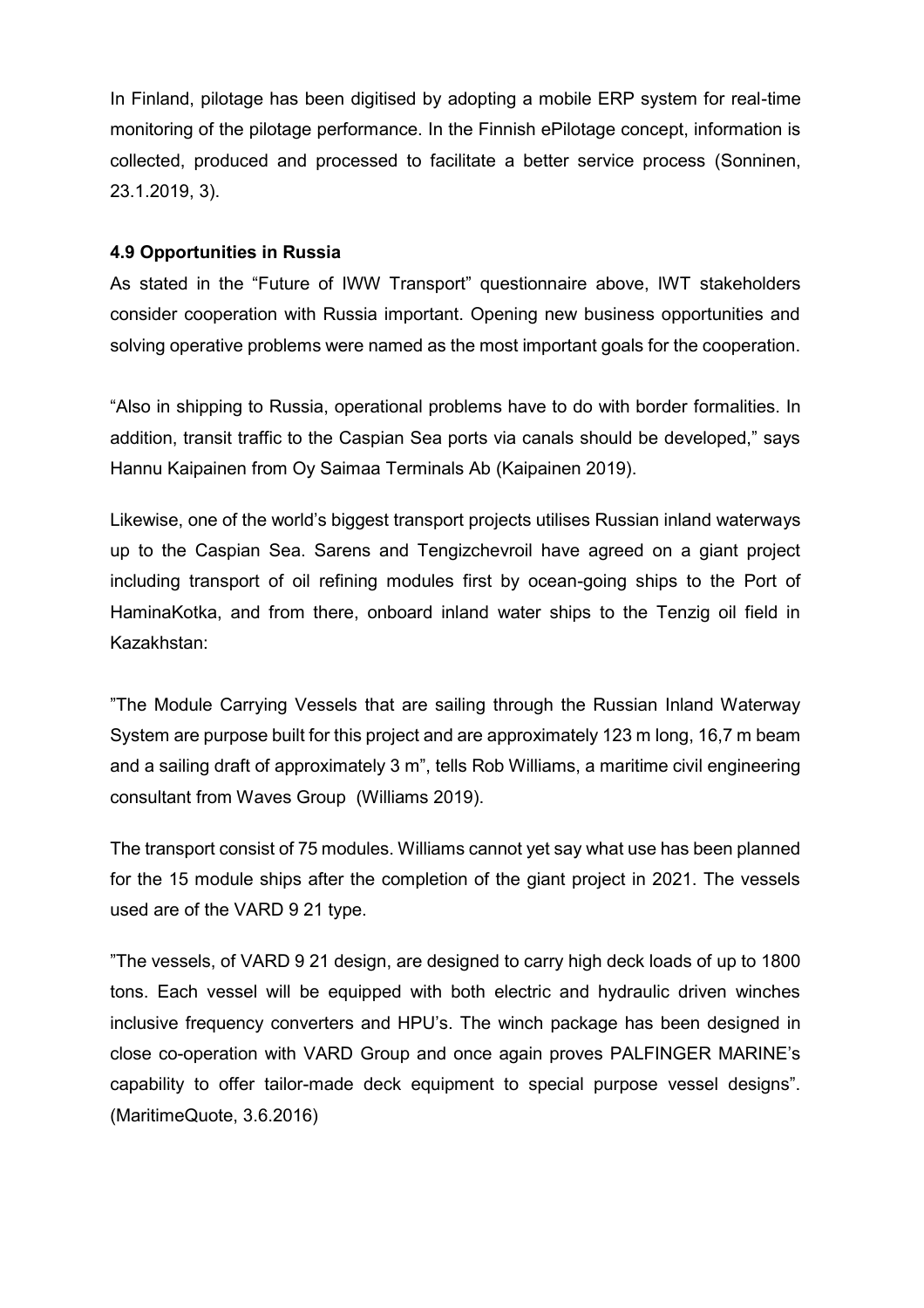The "Future opportunities for inland waterway transport in Finland 2018–2030" paper by WPS Finland Ltd suggest new railroad transport directed from Northern Russia and China to the parallel of Joensuu to be transported via inland waterways further to the Saimaa Canal and Europe (Mäntynen et al. 2018, 10). This idea would provide an excellent connection to the international goods flow, with the Finnish inland waterway network providing a cost-efficient transit platform.

Jukka Hasu, Project Coordinator at the Regional Council of North Karelia, advocates for a clear Finnish strategy as the basis for the development work: "First, we need a common vision and intent with regard to the development in Finland. After that, it is important to carry out cooperation between the EU, Suomi and Russia to determine whether it could be possible to harmonise inland waterway transport to various regions by creating a larger market area instead of separately tailored regional solutions" (Hasu 2019)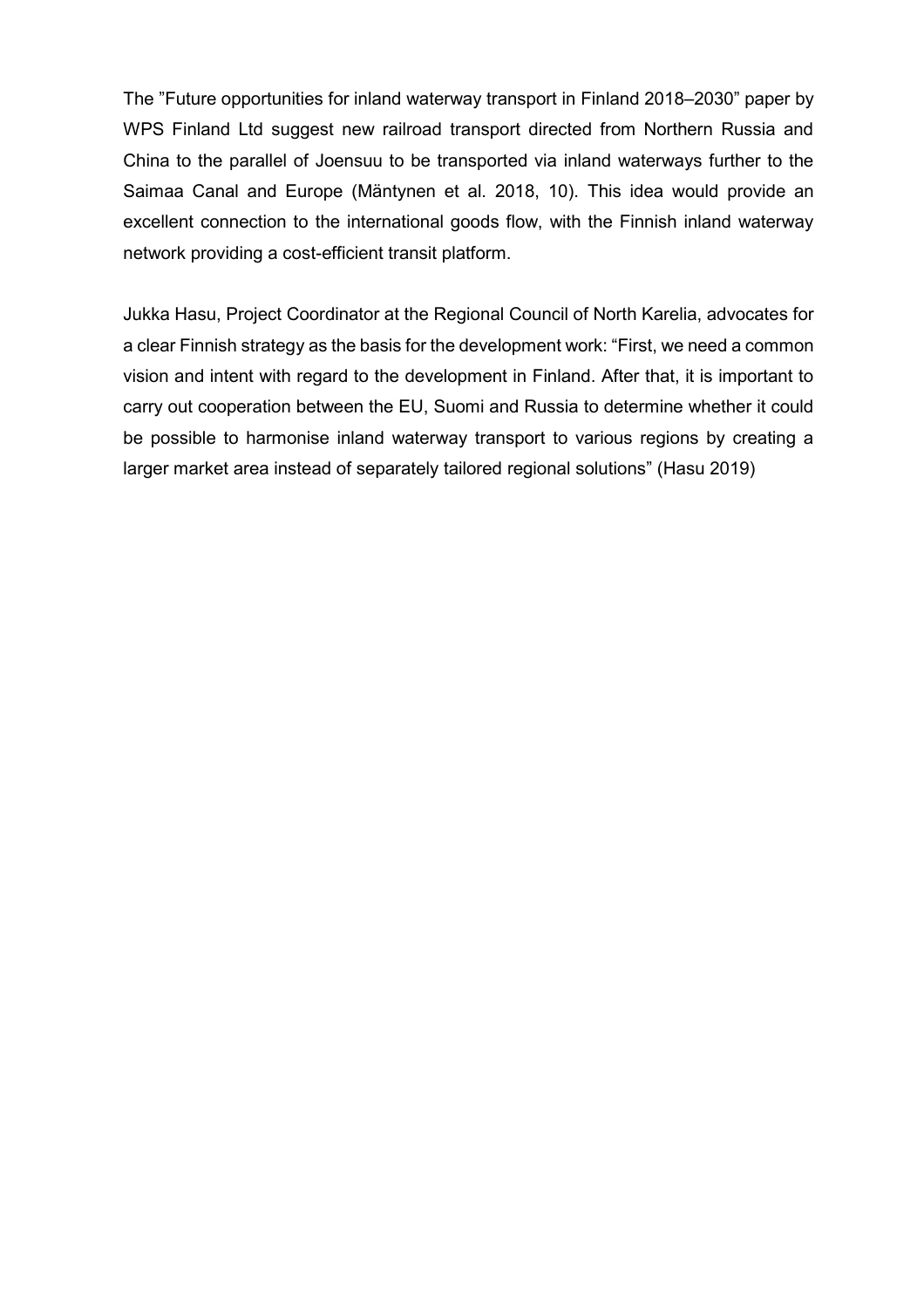## **5. "LWT in a pickle"**

In the final chapter of this future review, we wish to challenge Aalto University and Admiral Makarov State University to come up with creative solutions for the following container-related questions:

"What methods could be proposed to move containers from ships onto the bed, or vice versa, of a truck standing on the pier in a port that is not yet meant to handle containers?"

"Would it be possible to integrate into a concept ship, at a reasonable cost, compact onboard lifting equipment, or maybe a ramp, to shorten the reaching distance, or some other innovative out-of-the-box-thinking solution?"

"Could wood chip be suitable for container transport where the wood is chipped in the forest straight into containers that are then retrieved on a, for example, light self-propelled barge travelling on 2.4-metre fairways?"

"Ro-ro vessels are loaded by driving the container onboard the ship on a trailer as such. Would it be possible to realise a similar inland vessel loading method including a truck tractor bringing a container-trailer combination to the port where the port's own "tractor unit" then loads it onboard the ship? The truck tractor stays behind in the country of origin free to haul new cargos, meaning that it can be owned by, for example, a local entrepreneur. In the country of destination, another truck tractor will then haul the container trailer forward." (Could the "tractor unit" be onboard the ship in Saimaa, if necessary?)

"Would it be possible to combine the demands for container transport arisen in Finland and Russia so that experts of the two countries could cooperate in designing the nextgeneration Finnish-Russian container vessel together?"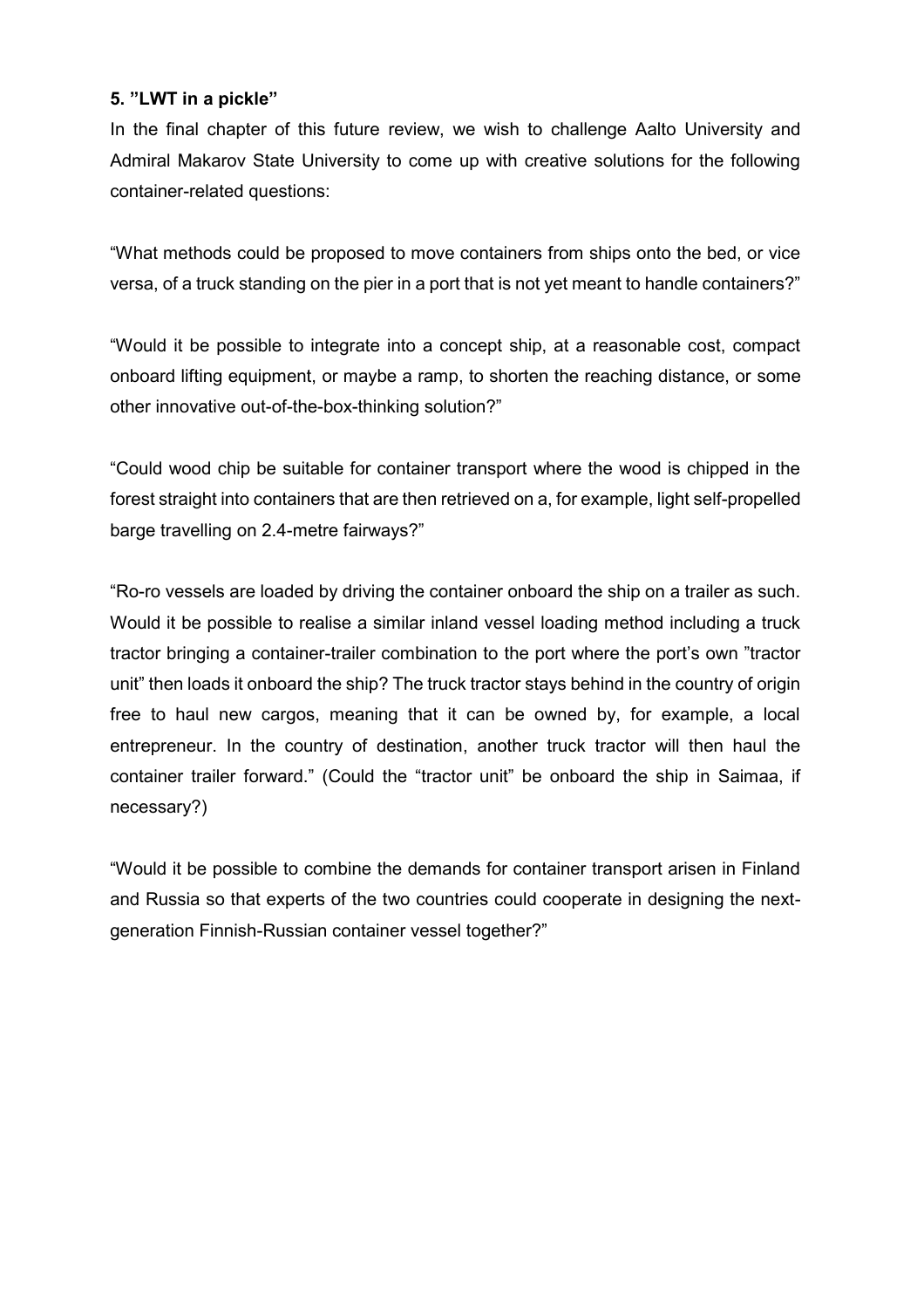## **LIST OF REFERENCES**

Altarriba, E. 2019. R&D specialist. Interview by email 6.3.2019. South-Eastern Finland University of Applied Sciences.

Autoalan tiedotuskeskus. Valtion liikennemenojen kehitys. 31.5.2018. Website. Available from Internet:

http://www.aut.fi/tilastot/verotus\_ja\_hintakehitys/valtion\_liikennemenot [reference 6.3.2019].

Central Commission for the Navigation of the Rhine. Inland navigation in Europe – Market Observation. Web document. Modified 14.9.2018. Available from Internet: https://www.ccr-zkr.org/files/documents/om/om18\_II\_en.pdf [reference 20.2.2019].

Elomatic. Elomatic collaborates with NYK Group to create emission-free cargo ship. 29.11.2018. Website. Available from Internet:

https://www.elomatic.com/en/elomatic/news/2018/11/29/elomatic-collaborates-with-nykgroup-to-create-emission-free-cargo-ship [reference 4.3.2019].

European Commission. Commission staff working document on digital inland navigation. 18.9.2018. Web document. Available from Internet: https://ec.europa.eu/transport/sites/transport/files/legislation/swd20180427-digitalinland-navigation.pdf [reference 25.2.2019]. 12-13.

European Commission. 2011. White Paper 2011. Mobility and Transport. Website. Available from Internet:

https://ec.europa.eu/transport/themes/strategies/2011\_white\_paper\_en [reference 11.1.2019].

European Commission. 2011. White Paper 2011, Roadmap to a Single European Transport Area - Towards a competitive and resource efficient transport system. Modified: 3.10.2019. Available from Internet: https://eur-lex.europa.eu/legalcontent/EN/ALL/?uri=CELEX:52011DC0144 [reference 11.1.2019]. 2.1./24., 2.1./27.,  $2.5/(6)$ .

European Environment Agency. Greenhouse gas emissions from transport. Modified 30.11.2018. Web site. Available from Internet: https://www.eea.europa.eu/data-andmaps/indicators/transport-emissions-of-greenhouse-gases/transport-emissions-ofgreenhouse-gases-11 [reference 2.3.2019].

Finnish Transport Agency. The Finnish Railroad Statistics. 2017. Web document. Modified 6.11.2017. Available from Internet: https://julkaisut.vayla.fi/pdf8/lti\_2017- 09\_rautatietilasto\_2016\_web.pdf [reference 18.3.2019].

Finnish Transport Agency. Ice Classes of Ships. Website. 21.12.2018. Available from Internet:

https://www.traficom.fi/en/transport/maritime/ice-classes-ships [reference 2.3.2019].

Finnish Transport Agency. Saimaan kanavan kehitystoimenpiteet. 24.1.2018. Power Point presentation. Modified 30.1.2018. Available from Internet: https://docs.wixstatic.com/ugd/9247af\_684f07aa36284071a1dc54e88a05013c.pdf [reference 25.2.2019].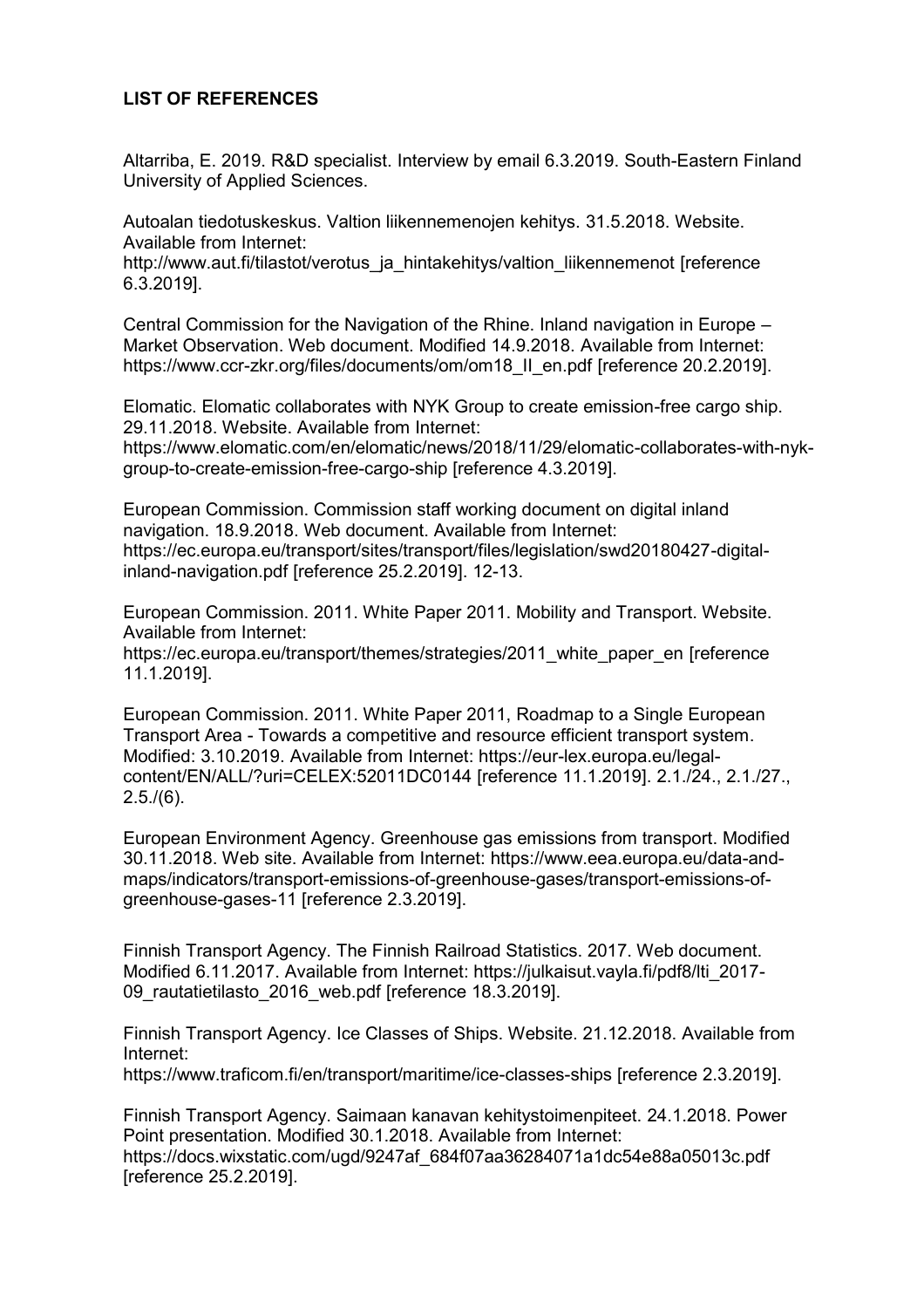Finnish Transport Agency. Statistics of the Saima Canal traffic. 2017. Web document. Modified 4.1.2018. Available from Internet: https://vayla.fi/documents/20473/38630/SK\_kk\_12\_2017/26bd9a4c-4da0-4bb2-8e3af6c8367f26b2 [reference 18.3.2019].

Finnish Transport Agency. 2018. Traffic through the Saimaa canal and other canals in Finland. Web document. Modified 3.4.2018. Available from Internet: https://vayla.fi/documents/20473/183912/Vuosijulkaisu+2017/4aa6271d-9572-471a-9565-653be0134ee8 [reference 2.3.2019].

Finnish Transport Agency. Waterways. Website. Modified: 3.10.2019. Available from Internet: https://vayla.fi/web/en/waterways#.XIT0juQUlPY [reference 11.1.2019].

Free automotive news. Inland waterways vessels market revenue is to be valued at USD 2,250 billion by 2024. 19.2.2019. Website. Available from Internet: http://freeautomotivenews.com/inland-waterways-vessels-market-revenue-valued-usd-2250-billion-2024/ [reference 25.2.2019].

Hallituksen esitys eduskunnalle laiksi luotsauslain muuttamisesta. Power Point presentation. Modified 26.2.2018. Available from Internet: https://www.lausuntopalvelu.fi/FI/Proposal/DownloadProposalAttachment?...8459 [reference 25.2.2019].

Hasu, J. 2019. Project coordinator. Interview by email 4.3.2019. Regional Council of North Karelia.

Hekkenberg, R.G. & Thill, C. Retrofit solutions for inland ships: The MoVe IT! Approach. 10.9.2014. Website. Available from Internet: https://repository.tudelft.nl/islandora/object/uuid:10dbd2b8-4688-4332-a1b1 aa6b8d5f9c40?collection=research [reference 25.2.2019].

Henttu, V. 2019. Research director. Interview by email 6.3.2019. South-Eastern Finland University of Applied Sciences.

Kaipainen, H. 2019. Service production director. Interview by email 26.2.2019. Oy Saimaa Terminals Ab.

Kongsberg. Final design of "Yara Birkeland" revealed. 29.8.2017. Press release. Website. Available from Internet:

https://www.km.kongsberg.com/ks/web/nokbg0238.nsf/AllWeb/EF62A43FFFC2209FC1 2581A90047B752?OpenDocument [reference 4.3.2019].

Koskinen, M. 2019. Dry bulk shipowner`s view on digitalization. Seminar in Lappeenranta 23.1.2019. Power Point presentation. Available from Internet: https://docs.wixstatic.com/ugd/9247af\_bec668e541a14ba5a70d1e40782e62d7.pdf [reference 25.2.2019]. 6, 8.

Koskinen, P. Saimaan vesiliikenteen kehitysstrategia. 2010. 7-8.

Kotka Maritime Research Centre. INFUTURE – Merikotka. Available from Internet: https://www.merikotka.fi/projects/infuture/?lang=en [reference 11.1.2019].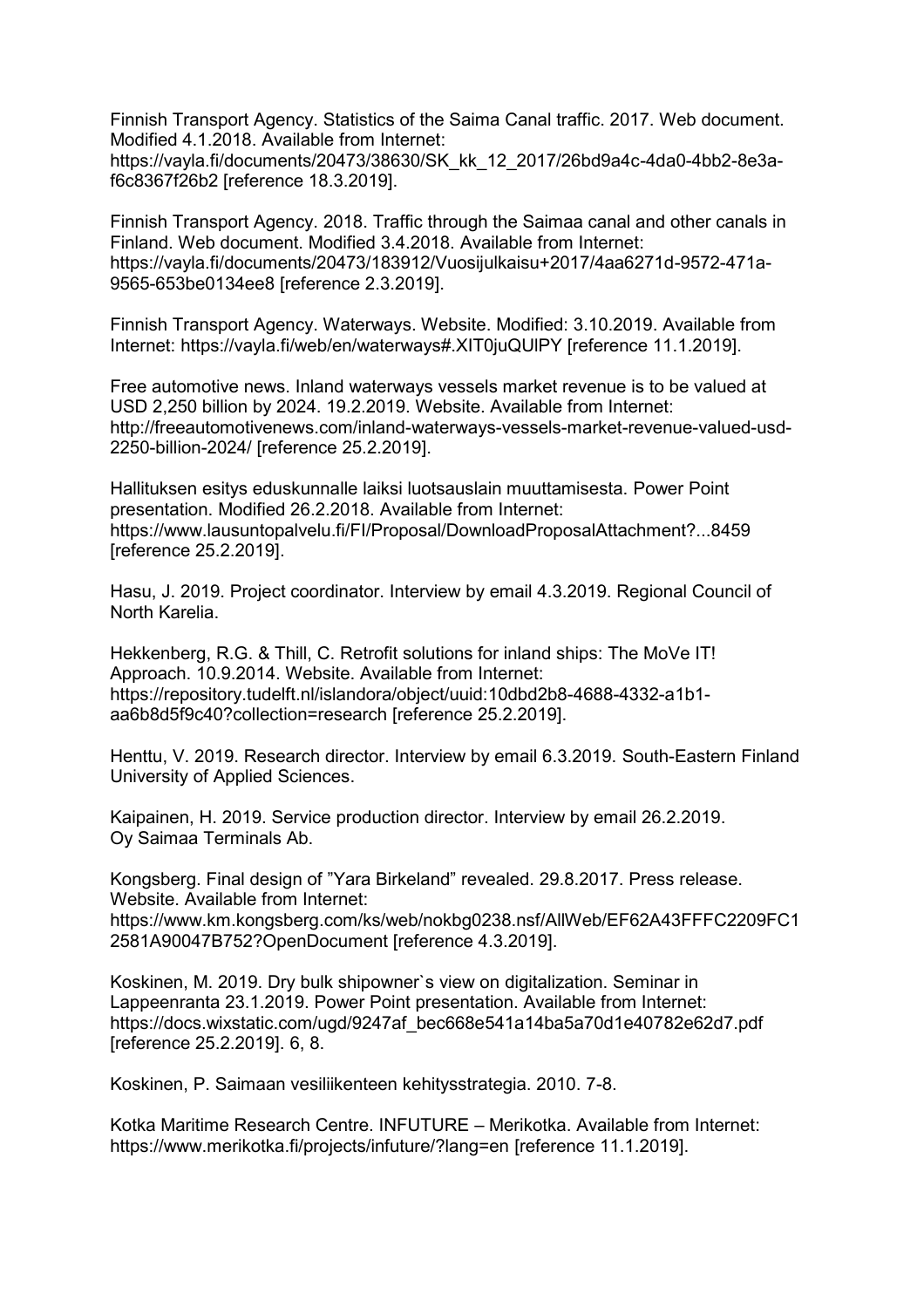Koutsoutos, A. WINTECC - Demonstration of an innovative wind propulsion technology for cargo vessels. 2009. Website. Available from Internet: http://ec.europa.eu/environment/life/project/Projects/index.cfm?fuseaction=search.dspP age&n\_proj\_id=3074#RM [reference 4.3.2019].

Kuukasjärvi, K. 2019. Negotiating officer. Interview by email 19.2.2019. Ministry of Transport and Communications.

Kyykkänen, S. et al. 2018. Sisävesiliikenteen katsaus 2018-2030. 4, 21-22, 16, 17.

Laffcomp. Bioship 1. 30.4.2009. Web document. Available from Internet: http://www.sisavesi.fi/wp-content/uploads/2018/04/8.5-Keitele-P%C3%A4ij%C3%A4nne-hake-bioship-1-2009-.pdf [reference 4.3.2019].

Lehto, P. 2014. Laiva-automaation suunnittelun ohjeistus. Bachelor´s thesis. Modified 26.2.2014. Available from Internet:

https://www.theseus.fi/bitstream/handle/10024/70923/Pasi\_Lehto.pdf:jsessionid=F1D1 D62DBF257EC5E9F40E837CFED5C3?sequence=1 [reference 25.2.2019].

Liimatainen, H. & Nykänen, L. Transport Research Centre Verne. Impacts of increasing maximum truck weight – Case Finland. Web document. Available from Internet: http://www.tut.fi/verne/aineisto/LiimatainenNyk%C3%A4nen.pdf [reference 15.3.2019].

Linturi, R. & Kuusi, O. Suomen sata uutta mahdollisuutta 2018-2037. 2018. Web document. Modified 16.4.2018. Available from Internet: https://www.eduskunta.fi/FI/tietoaeduskunnasta/julkaisut/Documents/tuvj\_1+2018.pdf [reference 2.3.2019].

Logistiikan maailma. Kuljetusten ja jakelun logistiikkaa. Website. Modified 18.3.2019. Available: http://www.logistiikanmaailma.fi/aineistot/logistiikkaa-lukiolaisille/kuljetustenja-jakelun-logistiikkaa/ [reference 18.3.2019].

MaritimeQuote. 3.6.2016. PALFINGER MARINE awarded major deck equipment contract for 15 vessels. Internet news site. Available from Internet: https://maritimequote.com/palfinger-marine-awarded-major-deck-equipment-contract-15-vessels [reference 25.2.2019].

Ministry of Transport and Communications. Maritime Transport Strategy for Finland 2014-2022. Publications 24/2014, 5. Available from Internet: http://julkaisut.valtioneuvosto.fi/bitstream/handle/10024/77872/Julkaisuja\_24-2014.pdf [reference 11.1.2019].

Ministry of Transport and Communication. Transport emission to zero by 2045. 12.12.2018. Press release. Website. Available from Internet: https://www.lvm.fi/- /transport-emissions-to-zero-by-2045-990384 [reference 1.3.2019].

Mäntynen et al. 2018. Suomen sisävesiliikenteen tulevaisuuden mahdollisuudet 2018- 2030. Power Point presentation. 18.9.2018. 8, 12, 23, 10.

M4traffic. Cost Benefit Analysis IWW Saimaa. 30.11.2018. Web document. Available from Internet:

https://docs.wixstatic.com/ugd/9247af\_0388a1652b8346cc9d626cb0e2ef632d.pdf [reference 6.3.2019].